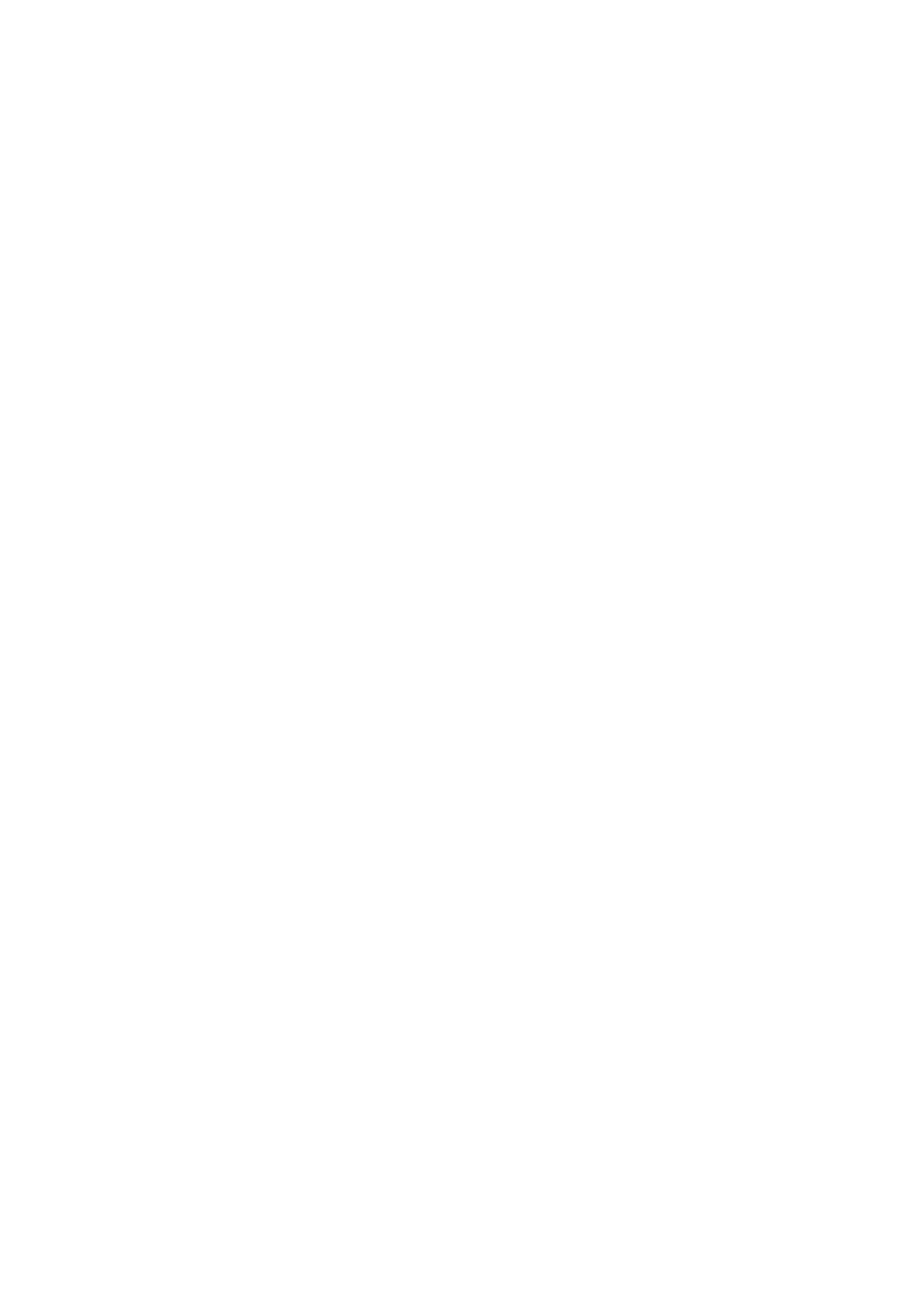*Reisz, Robert D.: Public Policy for Private Higher Education in Central and Eastern Europe, (Arbeitsberichte 2'03). Hrsg. von HoF Wittenberg - Institut für Hochschulforschung an der Martin-Luther-Universität Halle-Wittenberg. Wittenberg 2003. 34 S. ISSN 1436-3550.*

Der vorliegende Bericht ist als einführende Studie zu einem Forschungsvorhaben konzipiert, das die Politik staatlicher Instanzen gegenüber privaten Hochschulen in Mittel- und Osteuropa untersucht. Ziel des Berichtes ist die Sichtung und Aufarbeitung der wichtigsten Veröffentlichungen zu diesem Thema. Gleichzeitig werden theoretische Probleme erörtert und ein konzeptueller Rahmen für künftige empirische Untersuchungen vorgestellt. Zu Beginn erfolgt eine Analyse "privater" Hochschulen. Daran schließt sich ein Vorschlag für eine Hochschultypologie in Mittel- und Osteuropa als analytisches Instrumentarium an.

Im zweiten Teil des Berichtes werden wichtige Forschungsergebnisse über Entstehung und Funktion privater Hochschulen erörtert. Für eine Analyse der Politik des Staates gegenüber den privaten Hochschulen wird ein entsprechender Rahmen entwickelt.

Nach einem statistischen Überblick über die Lage der privaten Hochschulen in Mittel- und Osteuropa wird eine Reihe wichtiger Fragen zur Diskussion gestellt:

- Warum werden private Hochschulen in Mittel- und Osteuropa von den Regierungen, staatlichen Hochschulen, aber auch der Bevölkerung (laut Meinungsumfragen) negativ wahrgenommen?
- Was bedeutet "akademische Legitimität" und warum fehlt es den privaten Hochschulen in Mittel- und Osteuropa daran?
- Sind private Hochschulen "undemokratisch"? Wenn ja, in welchem Sinn (Zugang, Verantwortlichkeit, Rechenschaft)?

In den abschließenden Bemerkungen wird auf die Bedeutung des Themas im europäischen und globalen Kontext in Verbindung mit den aktuellen GATS Verhandlungen eingegangen.

This paper is designed as an introductory study for a research project directed at the study of public policy for private higher education institutions in Central and Eastern Europe. The aim of this paper is to provide a comprehensive literature review of the subject area, to point out some important theoretical problems and to offer conceptual clarifications necesary for the empirical part of our research. The paper starts with an analysis of definitions for private higher education. Following this conceptual analysis a typology of higher education institutions in Central and Eastern Europe is proposed as an analytical tool.

The second section approaches private higher education by presenting major research results related to the rationales and functions of private higher education. A framework for public policy analysis for private higher education follows.

After presenting statistical data on Central and Eastern European higher education a number of major questions is discussed:

- Why are private universities in CEE countries perceived so negatively by government, public universities and large parts of the population (according to opinion polls)?
- What constitutes "academic legitimacy" and why do private higher education institutions lack it?
- Are private universities "undemocratic"? And if so, in what respects (access, responsibility, accountability)?

The final comments of the paper hint upon the relevance of private higher education issues in a European and global context related to the current GATS negotiations.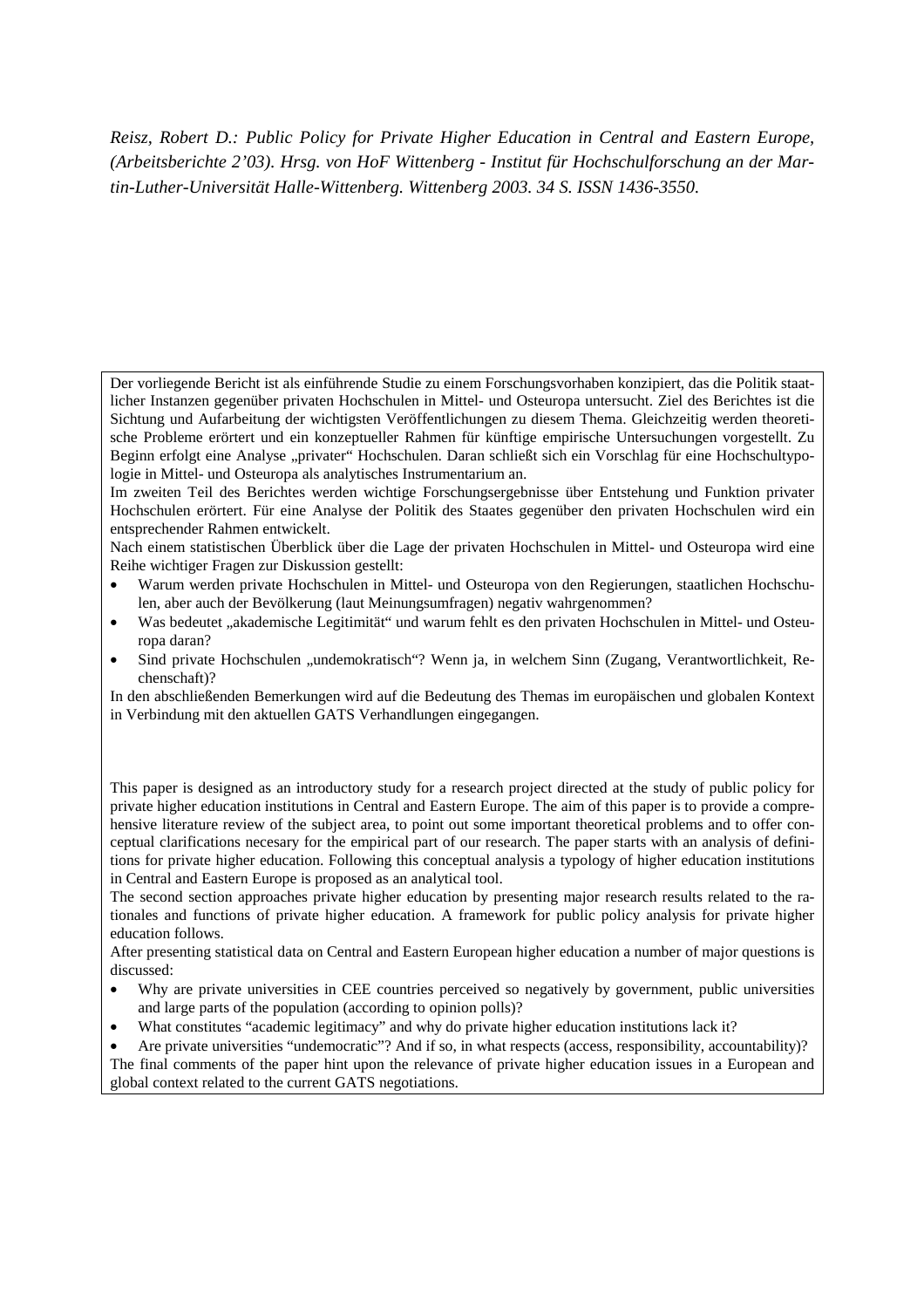# Inhalt

|--|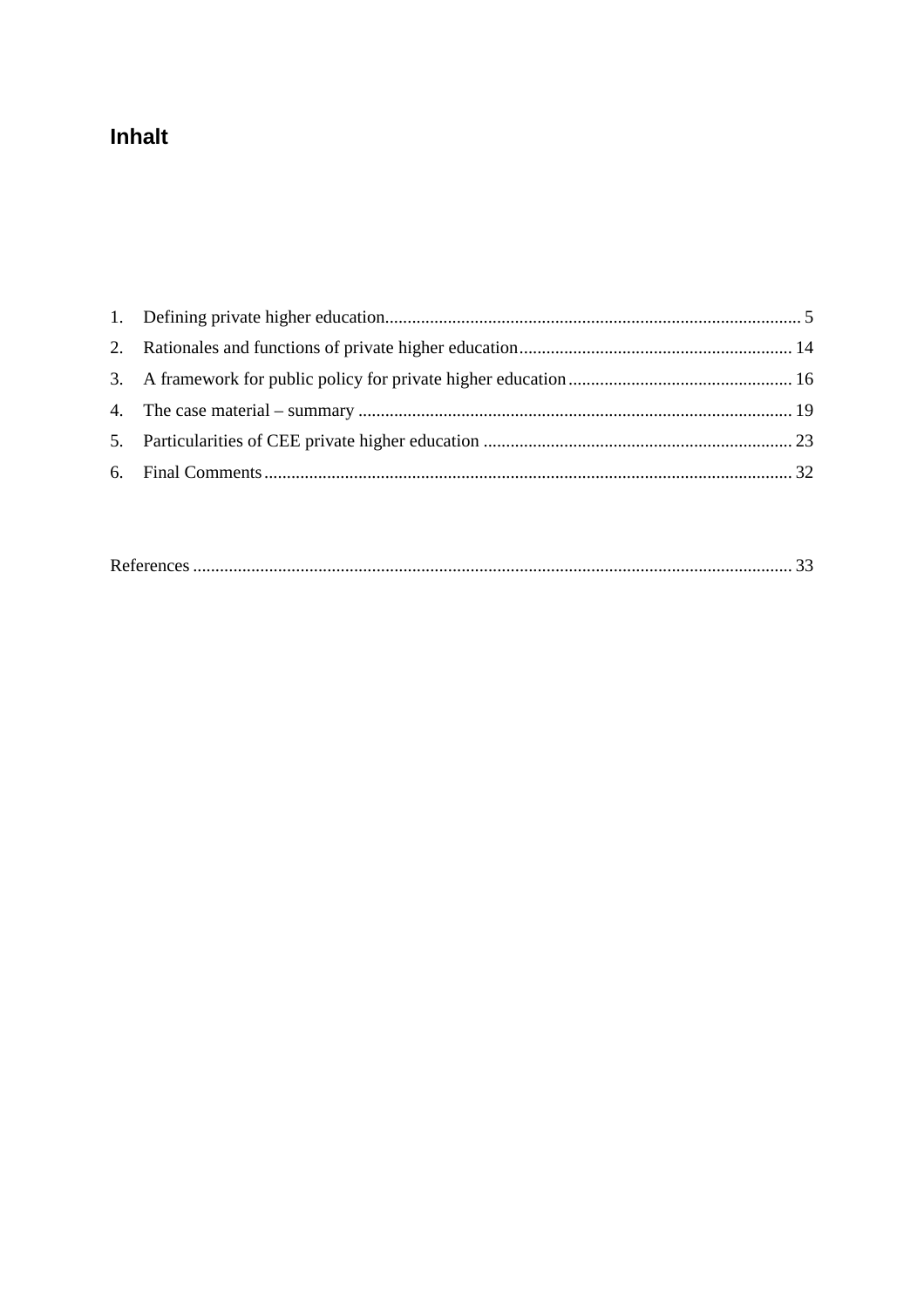This paper presents an introductory study for a research project, directed at the study of public policy for private higher education in Central and Eastern Europe. The aim of this paper is to analyze some of the major literature of the area, to point out some of the important theoretical problems of the subject, and to offer conceptual clarifications necesary for the empirical part of our research.

Private higher education has become an important issue for public policy in all Central and East European (CEE) countries during the 90s. Following the liberalisation of political, economic and social structures in the former state-socialist world, the need for educational expansion led to significant growth, mainly in the higher education sector. The main characteristic of the post-1990 expansion was the fact that is was not planned by governments but happened when universities were permitted to react to the existing demand for higher education, which previously had manifested itself in high competition for study places. Governments acted mainly on diminishing the expansionist trend, due to financial reasons. The acceptance of tuition fees, which would enable governements to accept more expansion, appeared in most systems only a few years later.

All countries of the region had waves of expansion that led to a series of critiques and conflicts, some quite similar to the discourses that accompanied the major expansions in Western higher education systems some decades ago. One rather surprising new element was the appearance in almost all of these countries of institutions independent from the state, generally called private universities or colleges. The size of the sector ranges now, after more than a decade, from 30% of the total enrolment in Poland or Romania, to less than 1% in the Slovak Republic. An international comparison of the sectors and especially of the public policies directed at them, faces the preliminary question of comparability of institutions. Defining private higher education institutions in an international comparison is unavoidable.

## **1. Defining private higher education**

Private higher education institutions are generally institutions of higher education that have a private ownership. Although this seems very straightforward, a closer look at the sector defined as such proves that the international comparability has to suffer as long as no closer definitions or classifications are found. Aggregations on sectoral levels, of e.g. financial sources or enrolment would also be leading to errors.

The logical step would be to rely on the formal (legal) definitions usually related to ownership. But do they say anything about the actual functioning of an institution? The problem that arises is the fact that such a treatment could include in the private sector institutions that are largely isomorphous to public institutions, differing only by form of ownership. This is certainly relevant as long as a national system is homogeneous and includes both types of public and private ownership of institutions. Such is the case of the Vrije Universiteit Amsterdam, a private institution in Benelux terms, that should probably be considered a public one when compared to other systems. It is nevertheless the case in many countries, in CEE as well as elsewhere, that public(-isomorphous) private institutions coexist with distinctively private institutions. That is the case in Hungary and Poland. Three Catholic teacher training colleges in Hungary are, for in-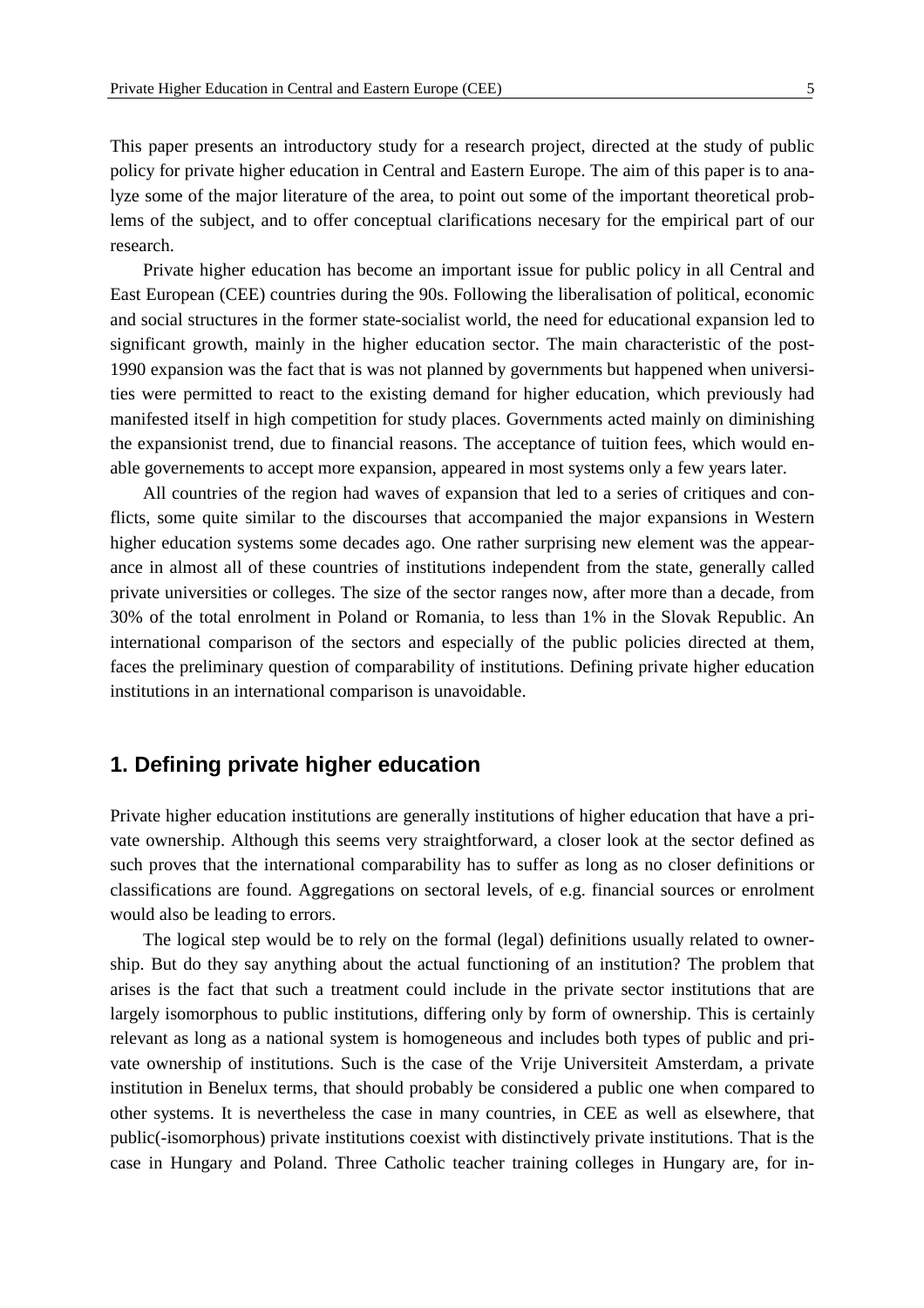stance, former public institutions that have regained their pre-1948 status as confessional schools, but continue to be fully funded from the state budget and do not charge tuition. Many sectoral statistics for education put them into the private group. Averaging income sources over the sector leads to distortions in this case. A similar situation arises with regional higher education institutions that can be public or private but are supported to a relevant degree by local budgets. The case of universities owned or created by enterprises is also not easy to handle, if the creating institution is itself owned or funded by the state.

In trying to find a better conceptual framework to study private higher education, one basically ends up with a set of questions rather than a series of models. Let us first review and comment on a major piece of work on the definition of private universities in an international comparison, written by Daniel C. Levy in 1979 (Levy, 1979) and republished in an extended form in 1986 (Levy, 1986).

According to Levy, the main **defining criteria** for private institutions (or "the independent sector" as some U.S. sources prefer to name it) could be: financial sources, control and institutional mission. The major problem with these criteria is that they are not dichotomic variables. Where financial sources are in fact numeric scale variables, control might be seen as an ordinal variable aggregating different decision making rules and patterns, while mission is probably almost impossible to operationalise due to its clearly nominal character.

Let us take a closer look at problems that arise when considering the *sources of financing* of higher education institutions as an indicator of the privateness of an institution. Private colleges in Hungary, for instance, raised in 1992 only half of their income from private sources, the rest emerging from the central as well as from the local government (Drahos, 1992). A similar percentage of private financial input, through tuition fees, can also be found at some Ukrainian public universities. It remains nevertheless relevant to note, that in both countries mentioned, the financial sources are indeed discriminators within the national systems. While Hungarian public universities have a public input of finances of over 80%, Ukrainian private universities are fully funded by private sources.

If Levy considers mainly the sources of funding, Altbach introduces a criterion. Private higher education has the *responsibility for its funding*, whatever the sources are. This would of course fail to consider as private the Belgian and Dutch free universities, as well as some others, mostly denominational, institutions, including Catholic teacher training colleges in Hungary and the Catholic University in Poland. The problem that it does not solve, is the status of public universities that have aquired a quasi-private behaviour in the Ukraine, as well as in other places. Another consideration to be taken into account is that in systems that have intended to promote a convergence of private and public sectors (Romania, Bulgaria, Hungary, etc.) de facto financing may allow for this differentiation, but de jure conditions make no difference between private and public institutions. Private universities and colleges in these countries can, after accreditation, apply for governmental funding according to per-capita funding formulas. This is currently the case in Hungary, where the numbers of study places financed by government in private institutions are relatively high in the confessional institutions, but very low at the so-called foundation colleges.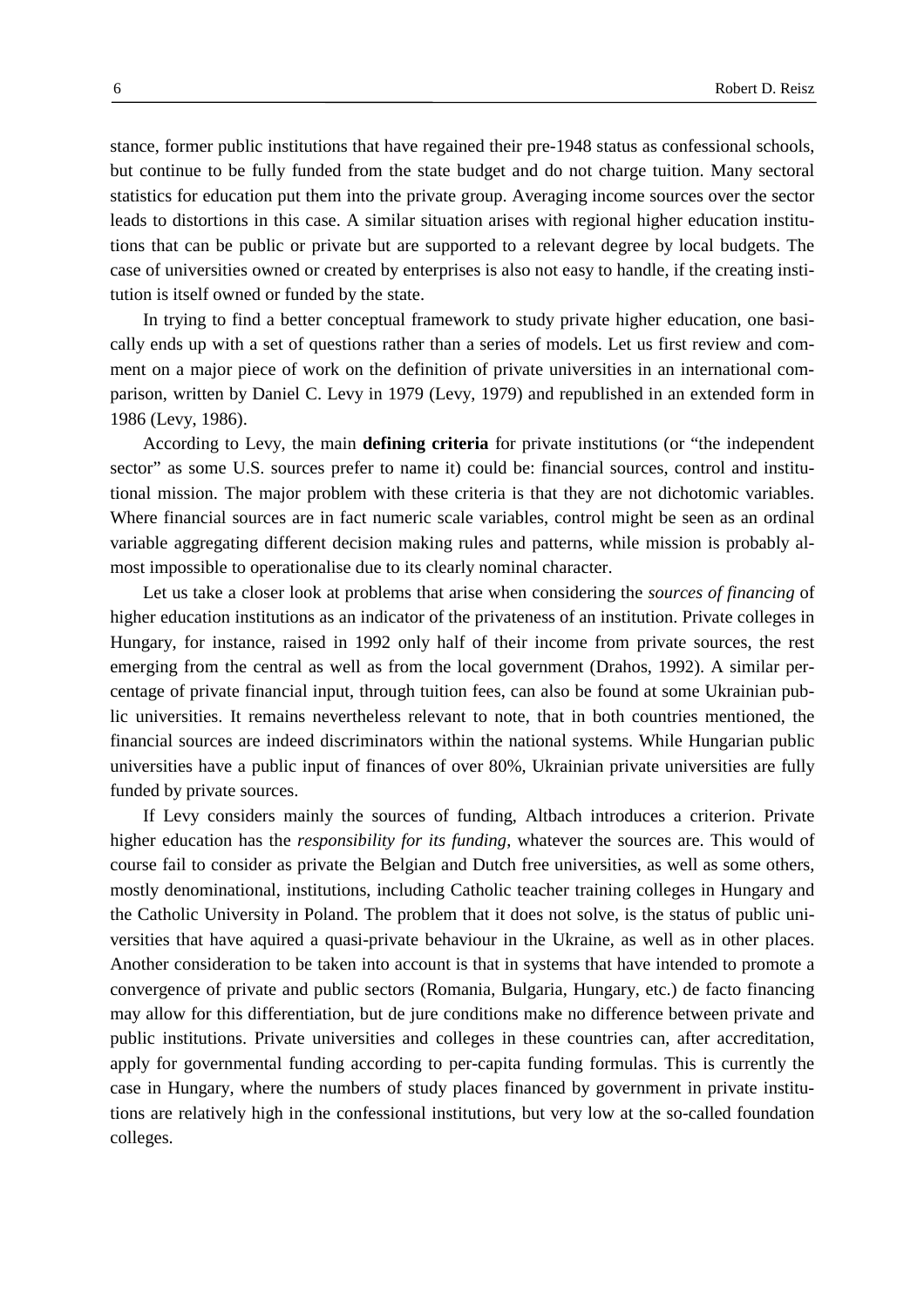In an international perspective, the use of these criteria can eventually produce a kind of a scale of public-privateness. Such a classification would nevertheless be very hard to use as a basis for empirical research of the sector.

The solution to the definition problem that private universities are "universities defined as private" (Levy names this the "extant solution" to definition) should not be dismissed easily. **The extant definition fits the CEE case well**, but as we have seen from the example of the Hungarian Catholic teacher training colleges, it is not sufficient. The case of the Catholic University in Lublin, founded in 1918, is largely similar and the fact that it coexists in the private sector with the large number of private business schools and regional colleges that have emerged in the last decade also leads to definition problems.

The Catholic University has all characteristics of the public sector universities in Poland, including financing, control, and even mission, its profile being that of a multidisciplinary elite institution. It should be mentioned that from this point of view the Polish system largely resembles the structure of the Portuguese system, which also knows a private sector including the traditional high prestige Catholic University and a relatively large number of newer, private universities and colleges, depending on tuition fees.

What evidently arises from the discussion on defining private higher education sectors in the world is their *large diversity*. As we have seen, this diversity can also be noted within some national systems (typically the U.S., but also others). Almost all CEE private systems appear rather homogeneous in this context. This is probably one of the basic remarks that have to be made. The only clear exceptions are Poland, including the new business schools as well as the Catholic University in Lublin, and Hungary, including the confessional colleges as well as the foundation colleges. If - according mainly to American research (both North and South) - the public sectors are more homogeneous than the private ones, the situation is reversed in the case of many CEE countries, private universities being more similar to each other than the public ones. It is nevertheless also the case that detailed information on the private institutions is not yet available and an individual reputation of certain private institutions has not arisen so far, mainly due to their novelty. Still the major traits of homogeneity are present: practically all private higher education institutions have been created in a 5 year span, have similar sizes, educate mainly in the economical and social sciences and law, use a large proportion of part-time teaching staff, do not conduct research, are depending on tuition fees, have a relatively low prestige, etc. Differentiation of private institutions could appear only in those countries where the sector also includes pre-existing institutions.

In fact, a comparative study of private higher education by Teixeira and Amaral (2002) justly finds private higher education institutions to have a "low-risk behaviour, and a concentration in low-cost and/or safer initiatives". This leads to their major conclusion that the diversity that is produced by private higher education institutions is lower and more partial in transition countries.

According also to Levy, a good approach would be to define **ideal types** of private/public universities fit for the CEE context, based on a number of variables to be collected (including the criteria above):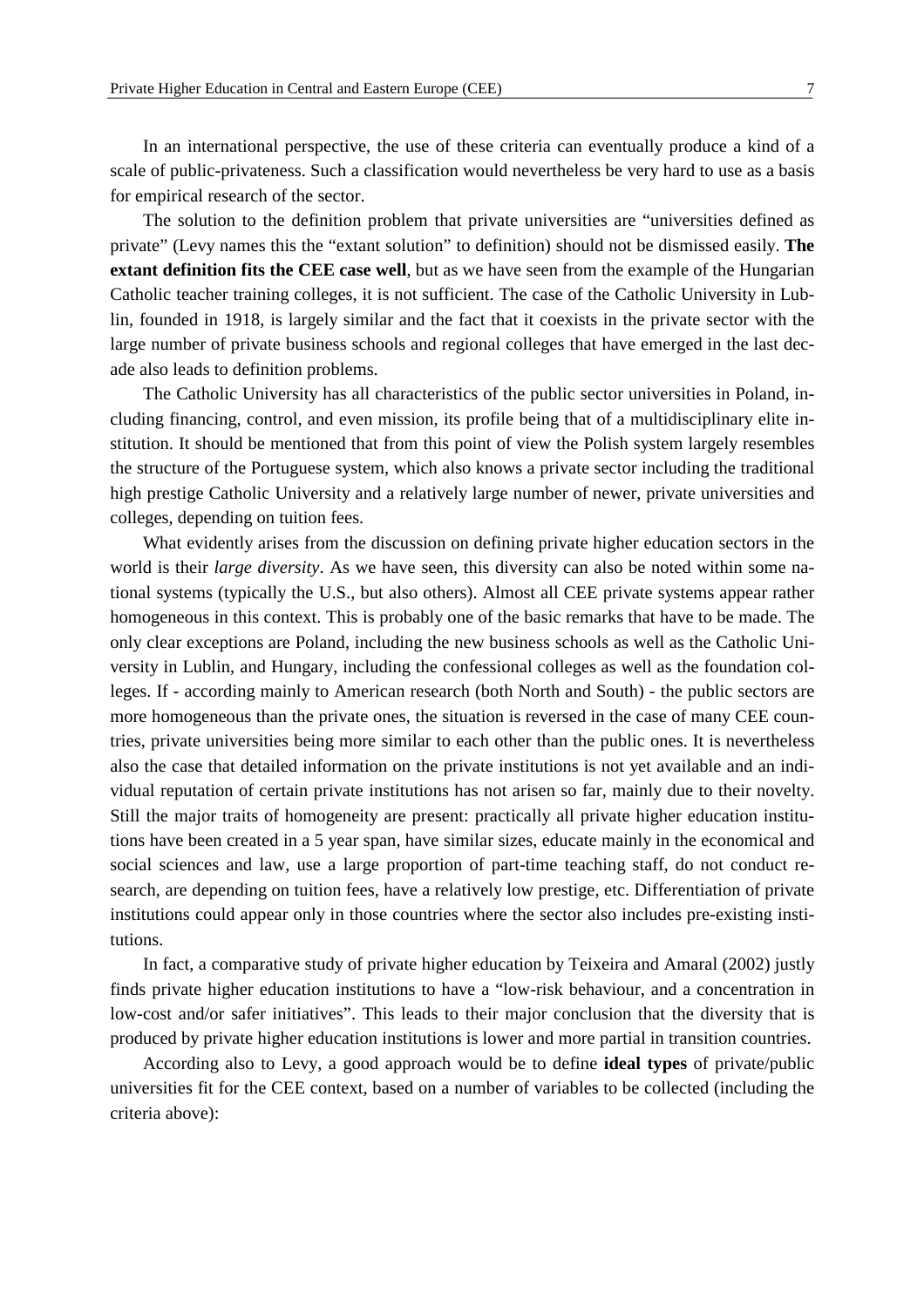- Financial sources/income:
	- ratio of private public income (most important)
	- profit vs. non-profit
	- tuition vs. subsidies
	- indirect subsidies vs. government subsidies
- Control:
	- admissions
	- personnel
	- curriculum
	- ressource allocation, etc.
- Mission
	- functions for public or private sector
	- simply, noticeably different missions.

We will indeed continue later in this paper to construct a series of ideal types of private/public universities that will be typical of the CEE region and try to identify these in the respective countries.

As the previous classifications and definition attempts refer to institutions, it should be mentioned that another series of theoretically oriented papers approaches the problem of private higher education on a system level.

A classification proposed by Levy (Levy, 1986) separates systems according to the blend of private – public sectors in:

- Single sector
	- Statist (e.g. communist systems, but also France, Sweden, African systems, etc.)
	- public-autonomous (e.g. U.K., Commonwealth, Israel, etc.)
- Dual sectors
	- homogenised (e.g. Belgium, the Netherlands, Argentina, Hungary (?))
	- distinctive
		- $\blacksquare$  minority
		- majority private (most of Latin America, U.S., almost all of the CEE countries, Turkey)private (Japan, Brazil, the Philippines)

These patterns are in fact also policy patterns, in as much as the shape of the sectoral structure is also a result of public policy.

Another classification of public and private sectors is proposed by Roger L. Geiger (1988). According to his paper three structural types of higher education systems should be considered as patterns of the public – private differentiation:

• Mass private and restricted public sectors (Japan, Philippines, Brazil, Columbia). Some CEE systems that include mostly demand-compensating higher education could have something in common with the systems Geiger enumerates. Still, all the systems mentioned by him have a numerical overrepresentation of private vs. public enrollment in higher education, which is not the case in any of the CEE countries.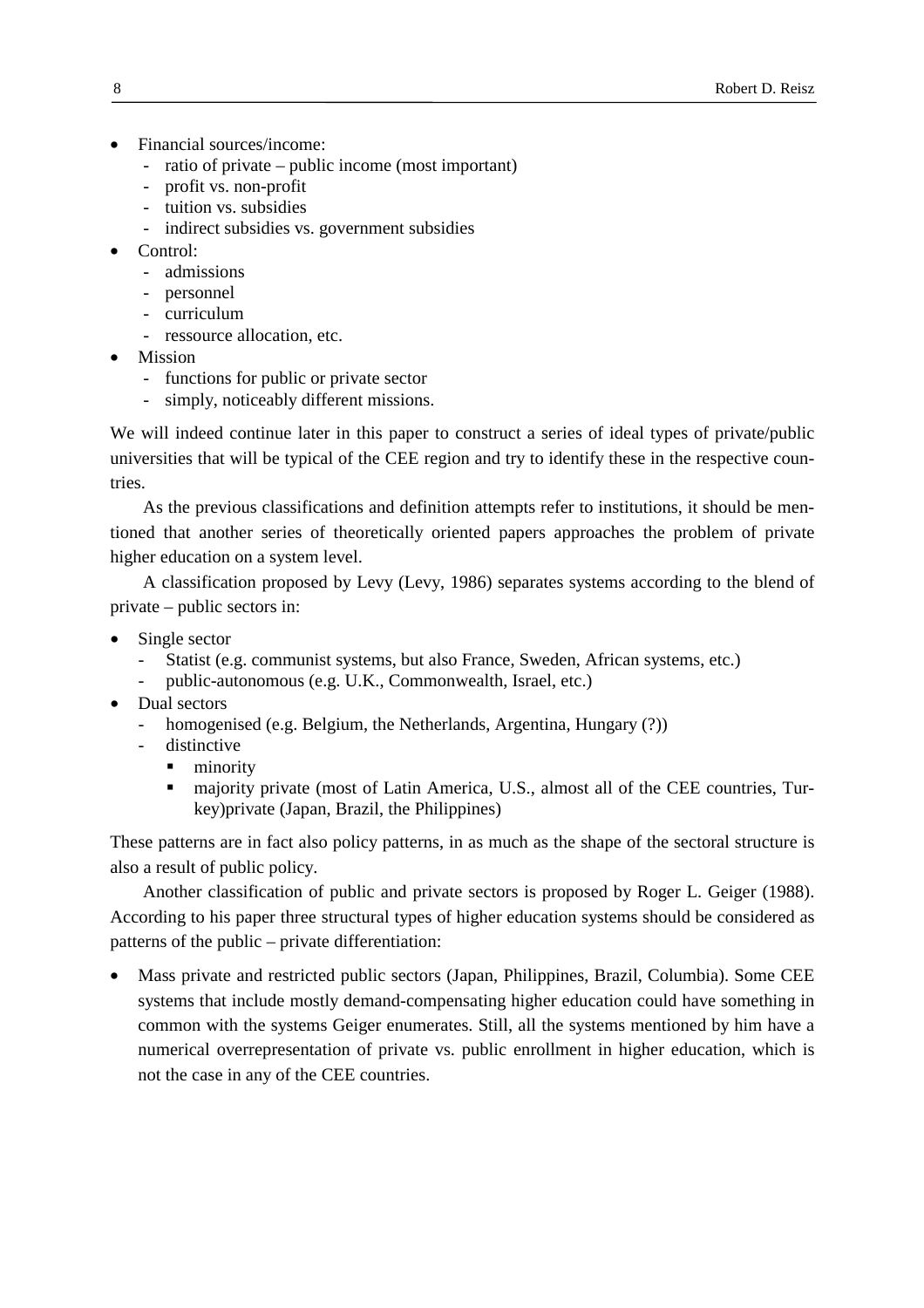- Parallel public and private sectors. Systems where cultural pluralism led to private and public sectors can be included here, such as Belgium and the Netherlands, or more recently Chile and Hong Kong. Again, although elements of such a structure can be found in some CEE countries, none of them is characterised by this type of parallelism of the private and public sectors.
- Comprehensive public and peripherial private sectors. This is the case of higher education systems as Germany, Sweden, the U.K., where a very small number of private institutions exists but hardly constitutes a sector within the educational system. The Stockholm School of Economics, the University of Buckingham, or the University of Witten-Herdecke are exceptional cases, hardly relevant for the higher education systems they are located in. Even though in Germany a relatively large number (36) of private business and law schools has emerged since the publication of Geiger´s article, the general outlook of the system still resembles this pattern (Turner, 2001). Of the CEE countries, Slovakia and the former Yugoslav countries are closest to this model. But Bulgaria and Hungary also show some resemblance with their small number of private institutions.

Reconsidering Geiger´s classification, which was developed before the relevant events leading to the emergence of private higher education took place in the CEE countries, we find no good positions for most of these systems. Cases like Poland or Romania can definitely not be located in this classification.

Still, an important issue that Geiger brings up in the same article should not be overlooked by our research. Geiger considers patterns of institutional orientation and behaviour that correspond to the three basic types of the private – public differentiation. These are:

- towards research and academic attainment
- towards the marketplace
- towards patronage, service relationships to external parties.

These orientations are not necessarily mutually exclusive. Reviewing the upper orientations in the CEE perspective, we will have to differentiate between declarative orientations, which, due to academic drift and search for prestige and legitimacy on a very conservative educational market, have to include the research and academic attainment orientation, while the rationale of survival directs new private higher education institutions towards the market. It should also be clearly stated that the market on which private higher education institutions are active is the education market rather than the labour market. The institutions compete for clients, students, trying to get the best offer on the market in competition with the other private and public institutions. The effect of the labour market enters in a mitigated fashion through the demands of the prospective students and as a discourse for better market positioning.

On the basis of the considerations above, let us now construct an **outline of ideal types** that could characterise the higher education sectors of Central and East European countries. It should be mentioned that our typology does not construct ideal types in the true sense of Max Weber´s concept. The typology can more closely be related to a form of simplified real types. Our approach follows the already presented proposal of Levy to define private higher education not in a dual private-public framework, but rather in a larger spectrum of what he calls ideal types. The following list stems from empirical information of the Central and East European higher educa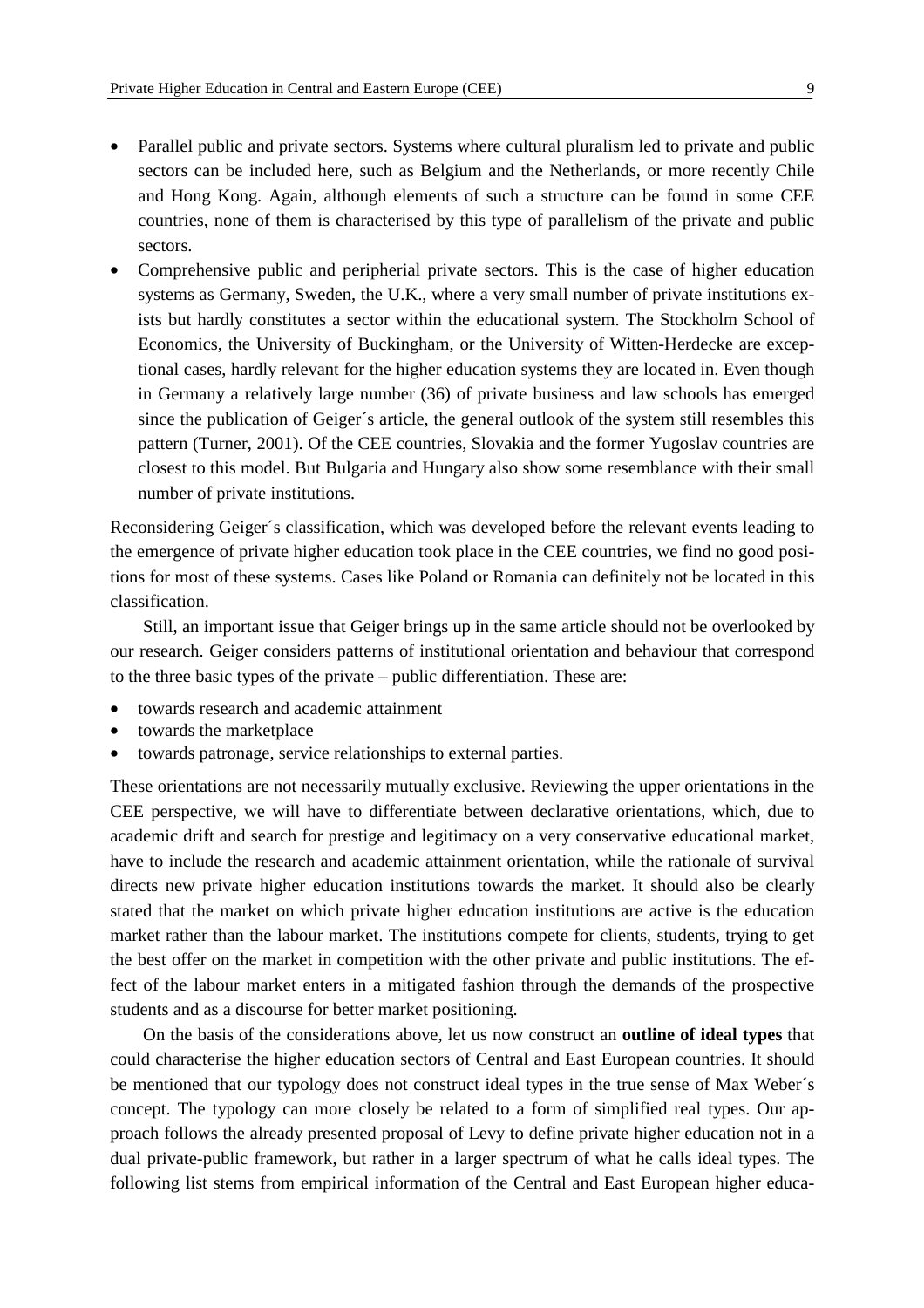tion systems and is definitely not easy to relate to typologies that would fit the Western European sectors of higher education institutions.

- 1. public universities of national interest
- 2. public technical universities of national interest
- 3. public universities or colleges of regional interest
- 4. public single-discipline institutions
- 5. private confessional universities or colleges
- 6. private universities or colleges without regional focus
- 7. private universities or colleges of regional interest

Let us first comment upon the terminology used in this typology. The first word is always the extant definition of the ideal type. Then follows the disciplinary span of the institution. The third discriminant that was included, differentiates regional interest institutions from those that consider themselves of national interest.

Another remark should go to the fact that this typology does not differentiate between university and non-university sectors in the CEE countries. Let us first note that some countries have a clear binary system, like Hungary, Slovenia, etc. while others have a homogenous system from the point of view of academic level, like Romania. Again others have the Soviet system according to which there are different kinds of institutions (institutes, academies, universities, etc.) all of the same formal academic level along with institutions of a lower level (teacher training colleges, technical colleges). Considering the characteristics (finance, control, mission) of different institutions, an immediate result is that in international comparison the differentiations are not to be found along the university – non-university divide. Even if these differences might be significant within countries, similar institutions in different countries stem from different sides of the mentioned demarcation. The two elements that proved to be significant as discriminators along with the mentioned variables are size and disciplinary structure.

Let us take a closer look at these ideal types of universities. We will begin with the following summary presentation of the types followed by a tabular overview.

1. **Public universities of national interest**: All higher education systems of the CEE countries are dominated by large public universities. Located in the capital or other large cities, these institutions have high prestige and usually a long history (e.g. the Charles University in Prague, the Eötvös Lorant University in Budapest, the Jagellonian University in Cracow). They contain many faculties encompassing the whole disciplinary spectrum, and a large number of students and staff. Sometimes these institutions also have formally a leading position, as is the case in the Ukraine where they determine the curriculum for all other institutions. Even if they are not formally leading, the large public universities are the most important sources of isomorphism in the whole higher education sector. Academics from these universities have usually a monopoly for the most important positions in consultative and buffer organisations. They sit on expert commissions of the accreditation bodies and impose their values throughout the whole higher education system. They usually have a strong influence on the ministry of education, the rector's conference, etc.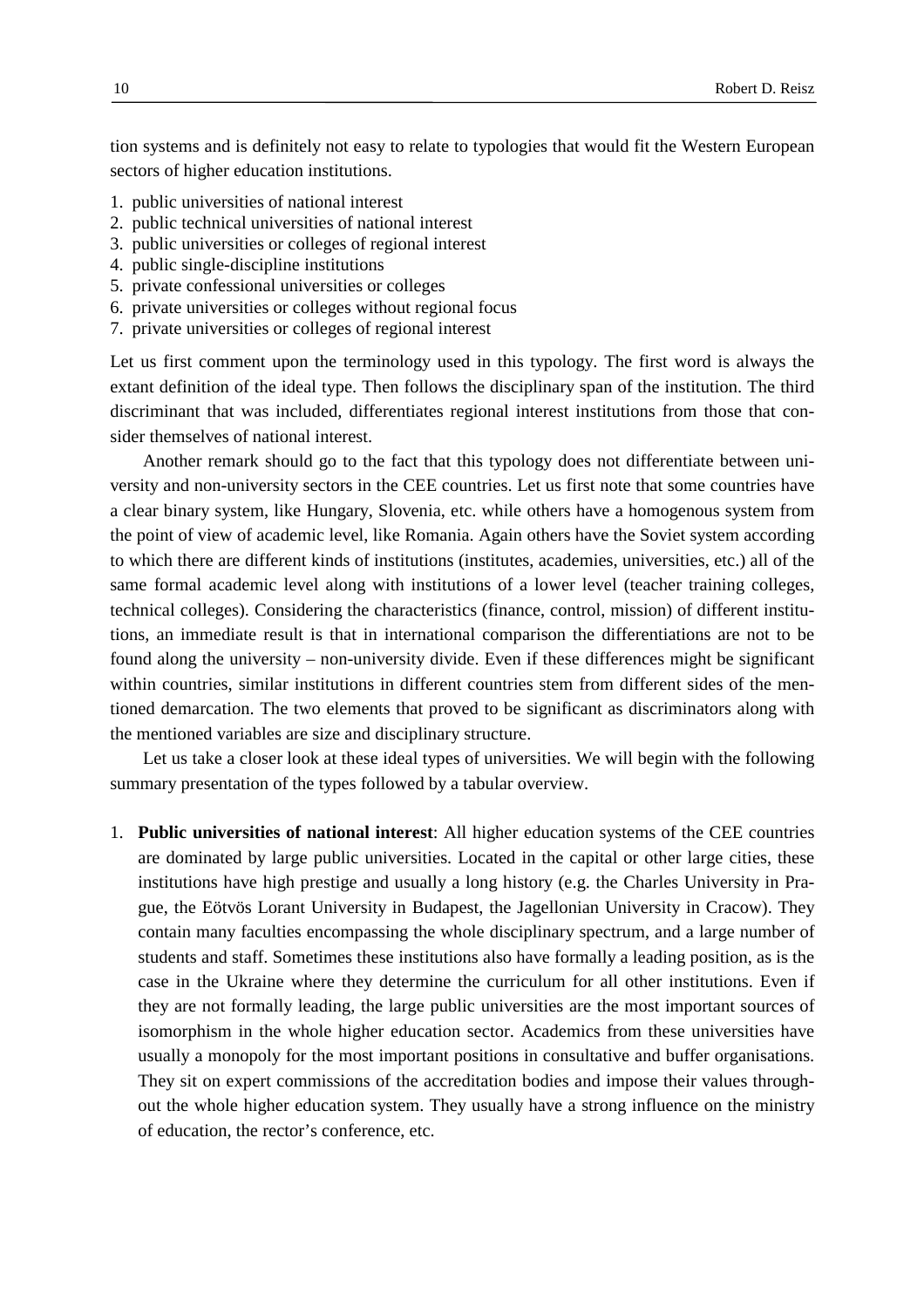The missions of the large public universities are never less than producing academic excellence in research and teaching. All these universities subscribe to a Humboldtian ideal of higher education, giving a major importance to research activities and to academic freedom. Large public universities are financed primarily by the state, but are the ones that are also able to collect most of the research funding from both national and international sources. If the national systems allow it, they usually raise high tuition fees. Large public universities are generally not respondent to market signals.

2. **Public technical universities of national interest**. All CEE countries have separate technical universities. These institutions had an important part during the politechnisation reforms of the 1950<sup>s</sup>. All the Soviet systems experienced an important expansion in those years primarily due to the steep increase in the technical higher education sector. Most of these institutions are nevertheless older, having been created usually under the influence of the Napoleonic model of technical schools. Large public technical institutions used to be the largest institutions in their respective countries, a position which they lost in the early 1990s. This led to certain problems due to their overdimensionation, and thus produced a certain market orientation. Most large public technical universities have passed successfully through the harder years, and as the economies of the CEE countries experience a positive trend, these institutions have also regained most of their importance.

The mission of the large public technical universities is generally service directed. These institutions used to have a large number of contracts with the industry. Even though most of these have been lost in the early 1990s some have been reconstructed and a traditional openness towards industry-university cooperation exists. These institutions keep close contact with the labor market and generally see themselves as producing graduates as well as research for the economy.

The financial resources stem mainly from the state, but research contracts from internal and external institutions as well as the industry are common. These institutions get most of the voluntary support that usually comes from the new multinational enterprises.

3. **Public universities or colleges of regional interest** are mostly new institutions that have appeared during the expansion periods of higher education. Most of these have started out as teacher training colleges or technical colleges and have been eventually upgraded to universities. They have generally a lower prestige than any of the formerly mentioned institutions and cater to a regional market of students. Their teaching staff includes typically a relatively high percentage of part-time staff. Their links to the local administration are important, sometimes being created on demands of the local administration, or being financially supported by the local administration if this is possible, which is the case in Hungary, but for instance not in Romania. These institutions typically have a smaller number of faculties, always including economical sciences, humanities, natural sciences, but many times also technical disciplines, law or administration.

Small regional public universities mainly attract students who have no financial means to support the expenses of moving to a large city to study or who did not succeed in entering the large public universities.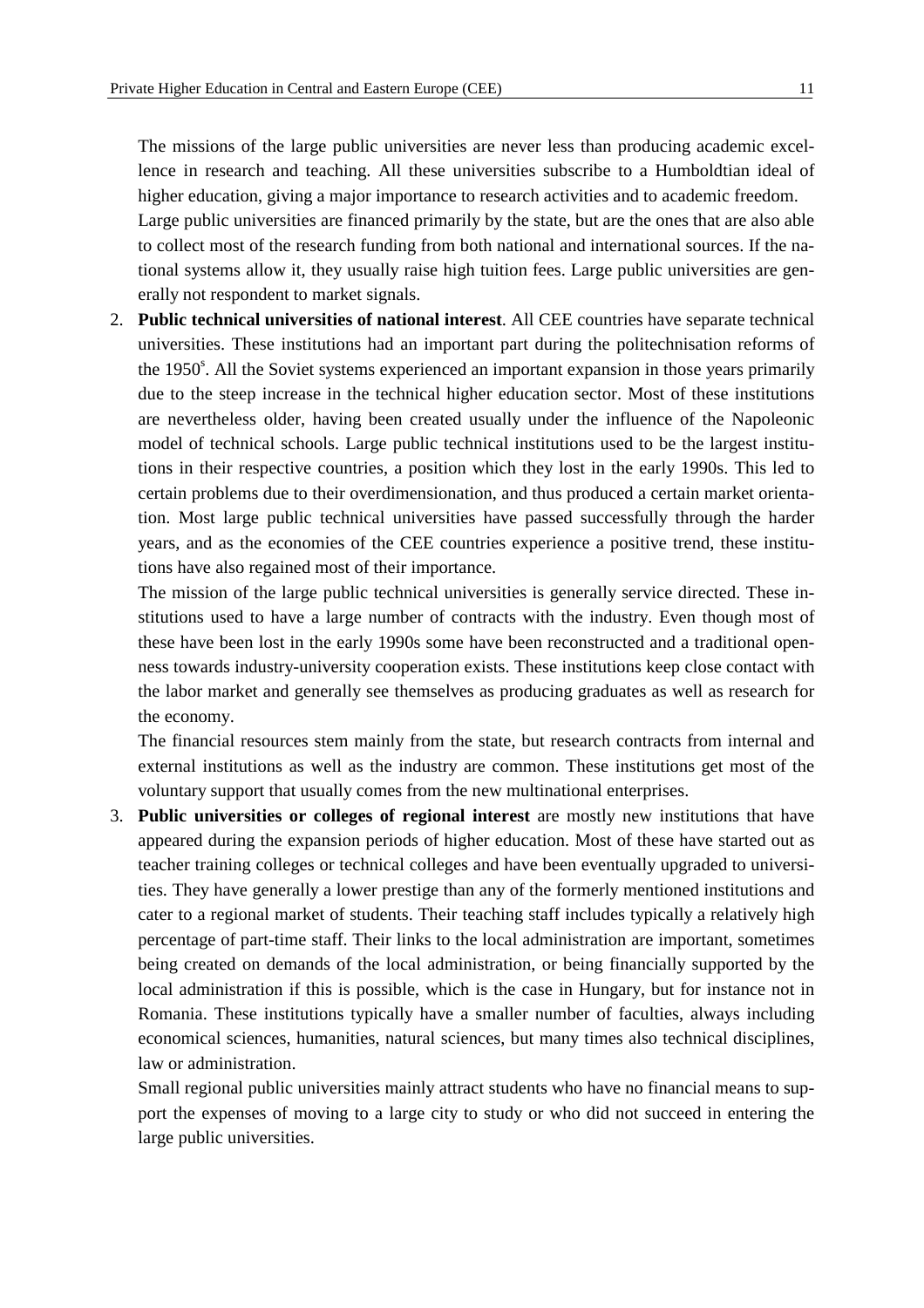The financial resources of these institutions are rather limited coming from the state and sometimes from local administration. These institutions find it difficult to obtain research funding and do usually not raise tuition.

4. **Public single-discipline institutions.** One of the particularities of the Soviet system was the existence of single discipline institutions specifically for medicine, arts, architecture, sports, but also police and military education. Many of these were named academies, some institutes. After the changes of 1990, many of these institutions took up the name "university". Some were somewhat larger, like the medical schools, some typically very small, like most arts or drama schools.

Most single discipline public institutions are high prestige traditional institutions, located in large cities and having a longer history. These are generally relatively unique in their surrounding and due to their disciplinary structures have close links to professional communities outside academe. All these institutions offer a form of vocational higher education. Funding comes from both public and private sources. An exception are institutions (academies) of the army, police, information services that are structurally and from the point of view of their loyalties in this category, but receive only public funding.

All these institutions are to be considered national interest institutions as they have relatively unique positions in the educational systems and address as such a national market of students and funds and relate to a national community of professionals.

- 5. **Private confessional universities or colleges** are in the CEE region mostly Catholic. But also some Protestant and Neo-protestant institutions can be found. Even if this is a small category it should be mentioned as it largely differs from the other private universities. These institutions are offering theological as well as other programs. They have typically not been created in the post-1990 years but have a longer history that has led to their inclusion in the public system. Some had even been nationalised and only returned to the church in recent years. There are two patterns for their financing that nevertheless lead to the same overall structure of income sources. These schools are either financed by the state in the same fashion as all public institutions or their funding comes from the state channeled through the church but specifically ear-marked for that particular higher education institution. Confessional institutions are generally also recipients of voluntary support from international and sometimes national donors. They rarely raise tuition fees, but there are large differences between countries in this respect. Confessional institutions are to be considered of national, rather than regional interest. In this respect they are rather similar to the public single-discipline universities.
- 6. **Private universities or colleges without regional focus** are most of the new private institutions that have been created in the CEE countries during the last decade. These have usually a small number of disciplines including economical sciences, social sciences, law and very rarely others. These institutions are on average smaller than public universities in all CEE countries. Their teaching staff always includes a relatively high percentage of part-time employees. These institutions have been created in locations where student demand and a supply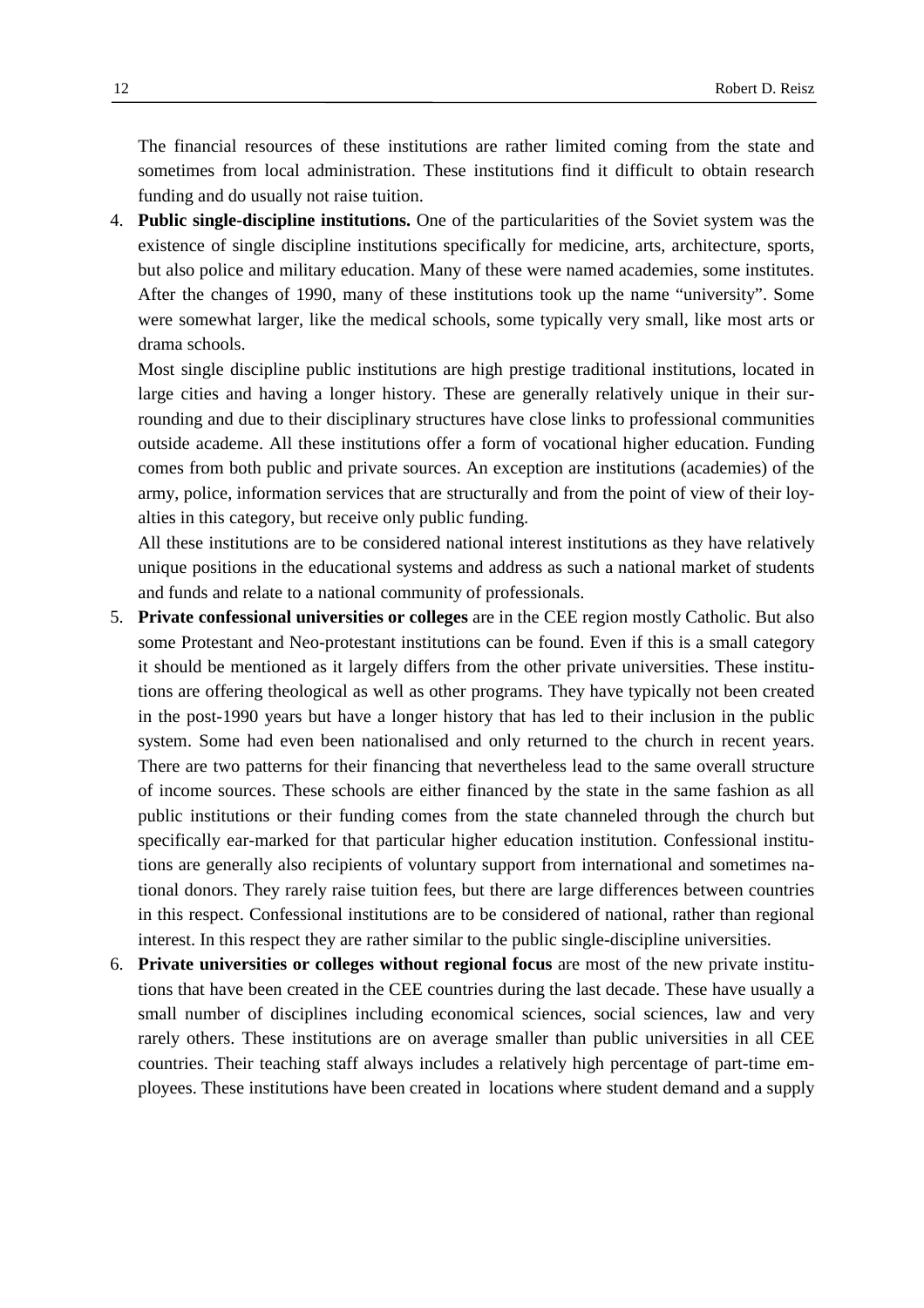- 7. of qualified teaching staff are available, i.e. large cities. In most CEE countries such institutions have formally a non-profit character. The Ukraine is in this sense an exception. Still many consider them primarily as sources of income for their staff. These institutions are usually fully financed by tuition fees.
- 8. **Private universities or colleges of regional interest** are very similar to the previous type. Still some differences in control and funding derive from their typical rationales and ways of creation. Whereas the previous type of institutions were almost always created by academics, these institutions appeared where no supply of higher education existed before. Local authorities, industry or even private donors created these institutions with a very similar mission as the regional public institutions. Their funding sometimes also includes public sources through inputs from the local authorities. Their tuition fees are not always lower than those of the institutions in larger cities as they generally cater to a niche market.

In some cases these institutions are branches of other private institutions located in large cities nearby, in others they have evolved from such branches to become autonomous institutions.

|                                                            | Funding                  | Control                  | Mission                                | Size          | Disciplinary<br>structure                |
|------------------------------------------------------------|--------------------------|--------------------------|----------------------------------------|---------------|------------------------------------------|
| Public universities of<br>national interest                | Public<br>private<br>mix | Public                   | Excellence                             | Large         | Wide                                     |
| Public technical uni-<br>versities of national<br>interest | Public<br>private<br>mix | Public                   | Service to econ-<br>omy, industry      | Large         | Narrow (techni-<br>cal, economical)      |
| Universities or col-<br>leges of regional in-<br>terest    | Public                   | Public                   | Service to the<br>region               | Vari-<br>able | Wide                                     |
| Public single disci-<br>pline institutions                 | Public                   | Public                   | Service to profes-<br>sional community | Small         | Single discipline                        |
| Private confessional<br>institutions                       | Public<br>private<br>mix | Public<br>Private<br>mix | Service to profes-<br>sional community | Small         | <b>Narrow</b>                            |
| Private institutions<br>without regional fo-<br>cus        | Private                  | Private                  | Demand driven                          | Vari-<br>able | Narrow (eco-<br>nomical, social,<br>law) |
| Private institutions of<br>regional interest               | Private<br>public mix    | Private                  | Service to the<br>region               | Vari-<br>able | Narrow (eco-<br>nomical, social,<br>law) |

Let us now summarise the data above in a simple tabular form: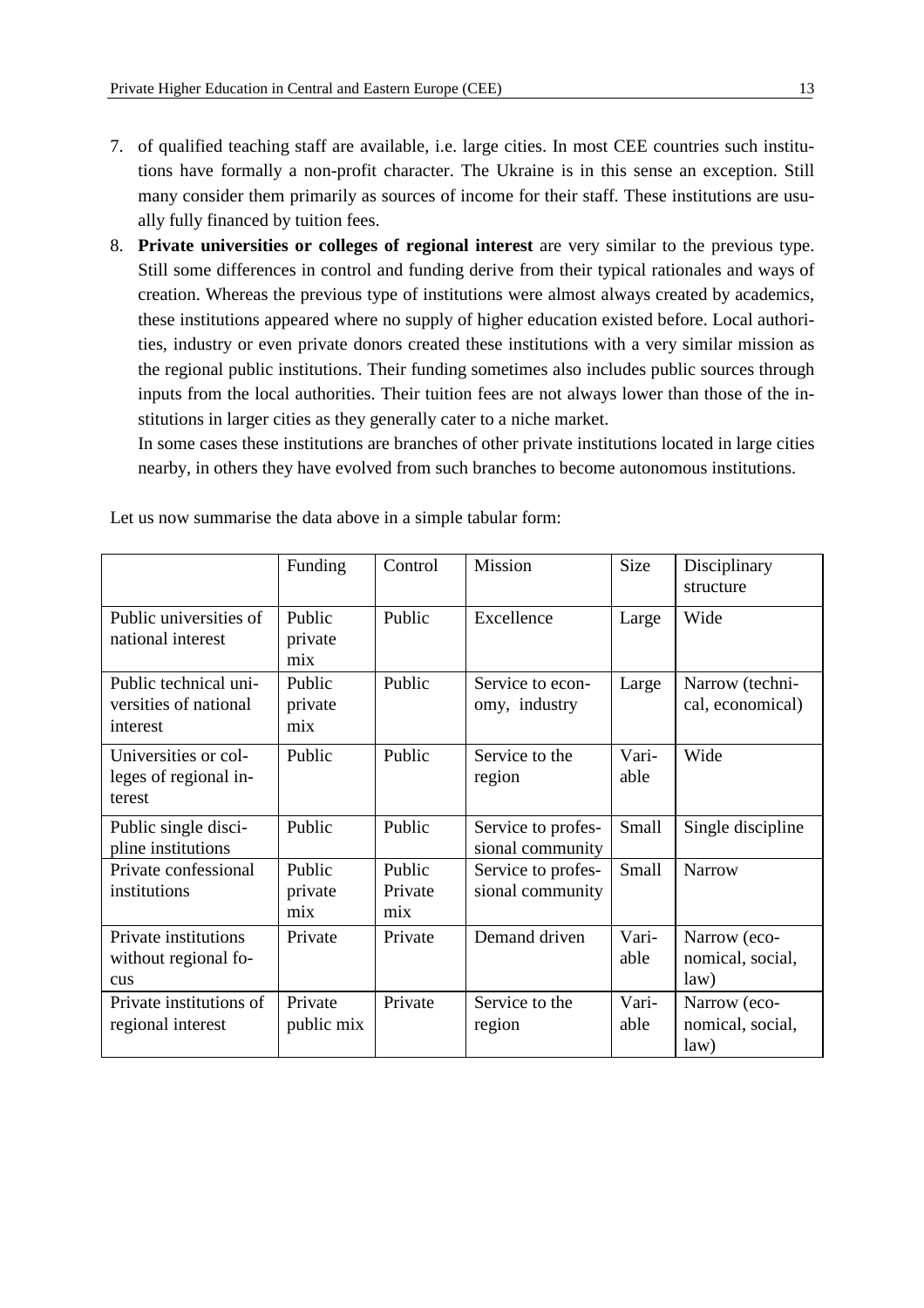Comparing ideal types across nations can lead to distinctive system profiles and to a classification of the degree of pluralism and diversity of a national system from the point of view of private/public relationships.

The blend of higher education institutions is strongly influenced by pre-1990 structures, as current policies build on existing institutions. In many of the countries discussed here the private sector was originally developed in a deregulated fashion which eventually lead to post-factum political recognition. Even though this is not always the case, it is evident that in all CEE countries public policy in the 1990s had to build upon an institutional structure inherited from the state-socialist period without having the mandate of redefining the whole system.

## **2. Rationales and functions of private higher education**

After a definition process, be it by ideal types or by adopting the extant solution, the next major step is discussing **the rationale** for the existence of the private sector. According to an opinion cited by Levy (1979), "if (Yale, as well as private higher education in general) does not perform a mission sufficiently distinct from that of the University of Connecticut then, well, it may as well join it". Why does private higher education exist? It is clear that no unique and simple answer can be found that would respond to all situations in an international comparison. Similar to the problem of defining private higher education, discussing its rationales takes us amidst ambiguity.

In fact it might be better to talk about the rationales that led to the appearance of private higher education. In most of the America´s and Western Europe, the private or public status of universities has changed according to the historical development of the system. Whitehead (1977) considers that the separation of the two sectors of U.S. higher education appeared only after the civil war, and in a most accidental manner.

In a recent paper Levy (2002) notes that: "Private higher education's roles emerge mostly unanticipated, not following a broad preconception or systemic design". According to him, these roles are least understood in countries where private higher education has just recently gained prominence.

Geiger (1986) identifies the following three **functions** of private higher education:

- The development of "mass private sector" (Japan, Brazil, Turkey, Romania, etc) in response to growing student demand. It leads to the well known conflicts of massification, related mainly to quality concerns. Such institutions are also called demand-compensating institutions. ("**more"**)
- The development of "parallel public and private sectors" (Belgium, the Netherlands, Poland before the expansion of the business schools). Cultural and religious preferences lead to the emergence of institutions "free" from the state. ("**different"**)
- The quest for "better" higher education (Mexico, Venezuela) in response to the expansion and politisation of the public system. ("**better"**)

Although in the U.S. all three functions can be found within the same system this is generally not the case in the CEE countries. In order to categorise institutions according to functions Geiger distinguishes: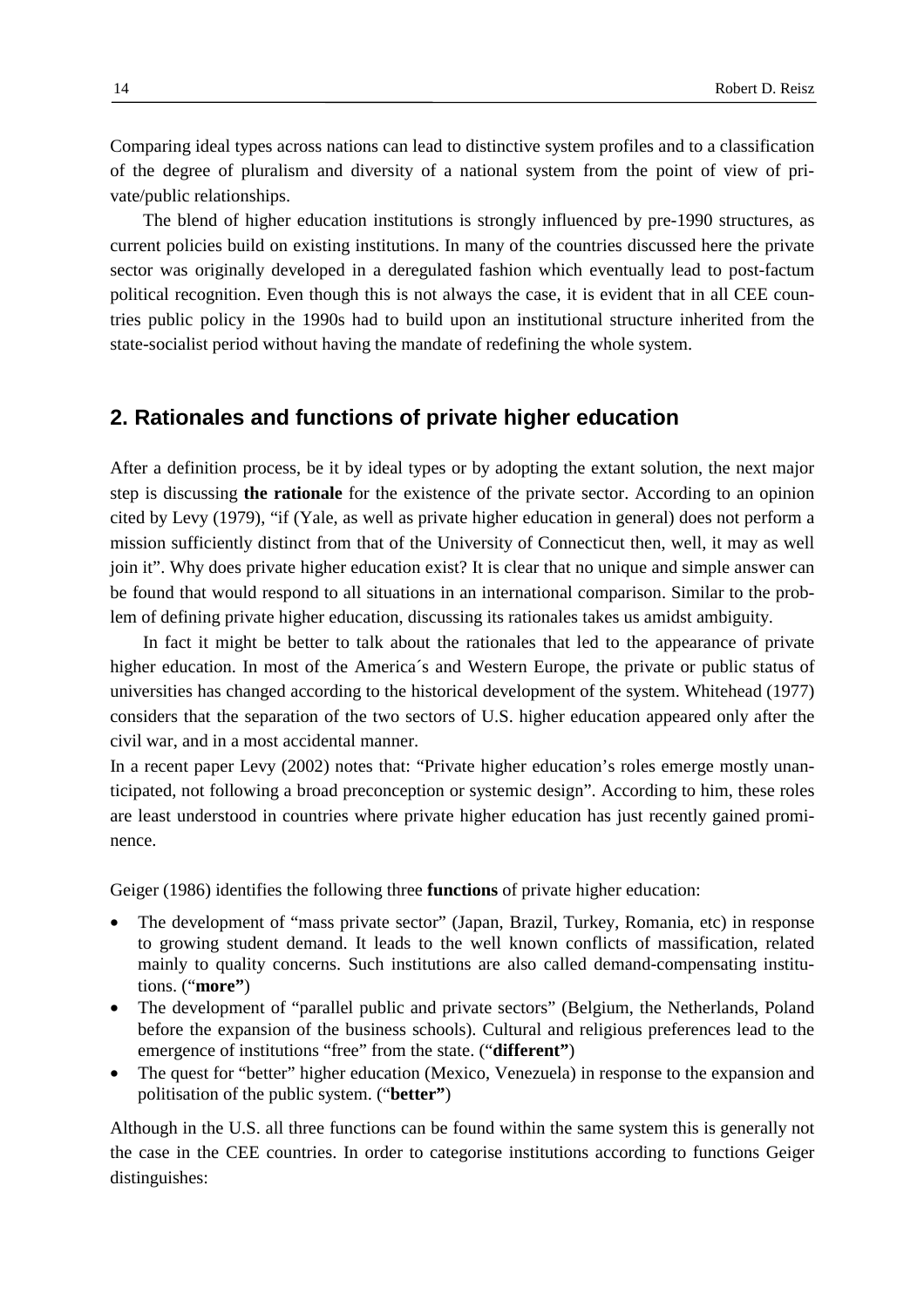- the private research universities ("better")
- liberal arts colleges ("different")
- large urban universities ("more")

Geiger also constructs 11 sub-types. We will not go into more detail here as the U.S. system of higher education is highly different from all European systems. In our opinion, the comparison between private higher education in the U.S. and CEE leads to no relevant result as it is neither a "most similar case comparison" in which differences in the development of the educational systems have to be found in similar social environments, nor a "most different case comparison" in which similarities in the educational systems in different social environments attract our attention (Dogan, Pelassy, 1990).

At first glance, the confessional colleges and universities in Europe, East and West, might be an example of Geiger's second function, all the rest having to be filed under the third category ("more"). According to our information, no higher education provision similar to the private research universities has evolved in CEE, offering "better", elite education as a mission statement. This may still happen, but it is unlikely without massive financial input at the start.

The large private urban universities in the U.S. might be somewhat similar to the CEE case. Even though the parallelism is certainly not complete, it is interesting to note that some of these joined the state sector in the 1960s. This was mainly possible because no specific mission existed other than fulfilling the demand for more higher education in the respective area. Many of the private universities in CEE countries fit this model, still their joining the public sector seems nowadays impossible due to a specific function that does not appear in the Western literature, but is mentioned in many studies on the subject refering to South America as well as to India and South-East Asia: Private higher education institutions are also a source of supplementary income for academics in badly financed public systems. The role of the entrepreneur should not be neglected, even if nowadays few of the CEE countries accept for-profit higher education.

Most similar to the CEE private institutions of private higher education are the institutions at the lowest level of the Carnegie classification in the private sector. These are completely dependent on tuition fees (even if tuition fees are relatively low), as they are conducting no research, getting no voluntary support but having a relatively large number of students. The basic difference lies in the curricular contents of such institutions, contents that differ a great deal between the U.S. and the CEE countries, latter following the usual Continental European model of curriculum. This means, that professional academic education is pursued from the start of the programme of study, and also that major curricular similarities can be noted throughout the entire system.

Geiger concludes that the major difference between the private and the public sector is its funding, and identifies three archetypical strategies: research income (R), voluntary support (V) and tuition fees (T). These strategies appear usually in the following combinations:  $R + V + T$ , V  $+$  T and T.

"The perpetual quest for resources, then, is the true wellspring of diversity in American higher education" (Geiger, 1986).

According to Altbach, the major reason for the recent prominence of private higher education in transition countries is the increasing demand for higher education and the inability or unwill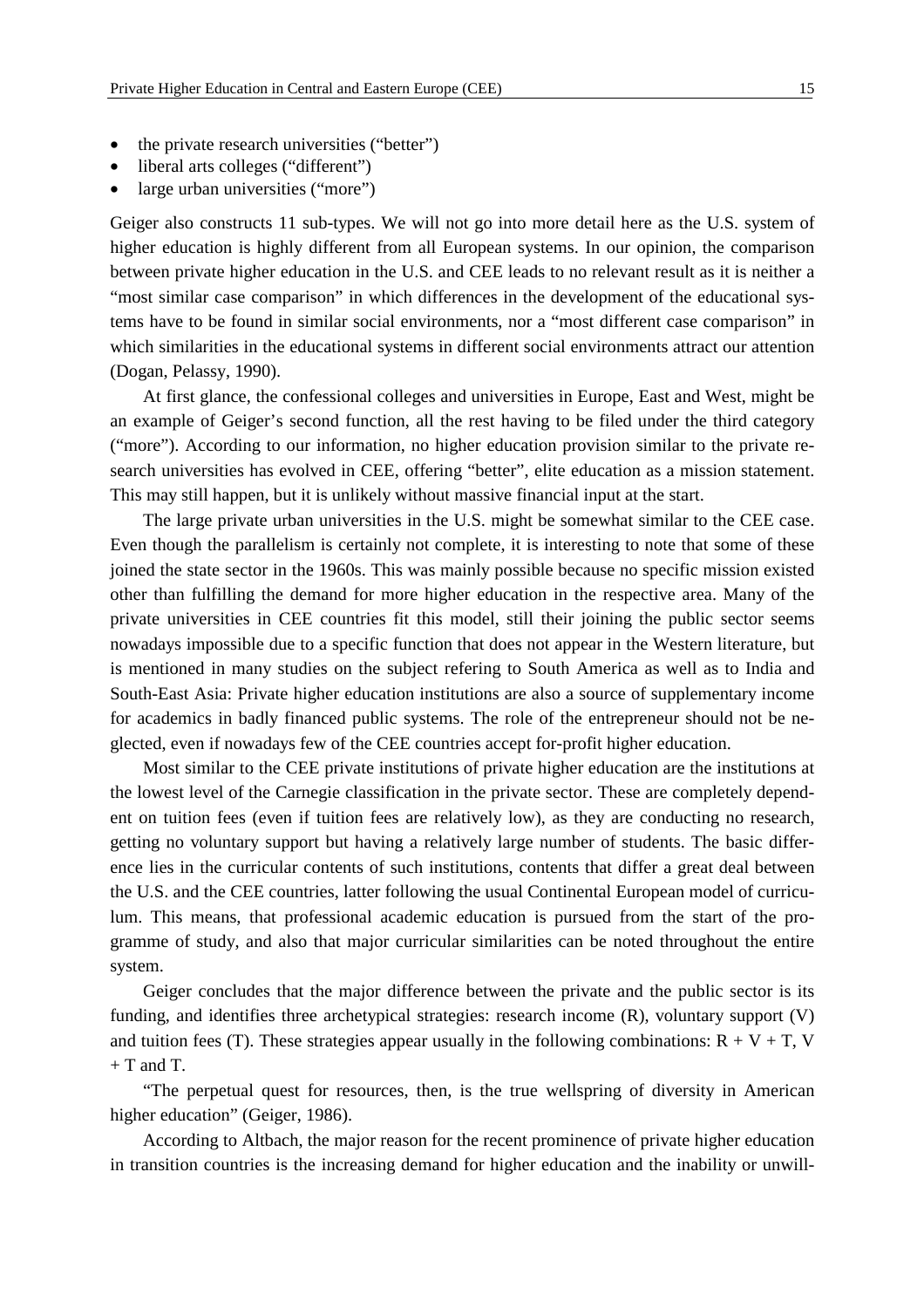ingness of the public sector to act on it (Altbach, 1999). This is also connected with the now prominent idea of a degree as a "private good" rather than a "public good", leading to an increase in the private financial input in public higher education. It is a fact that some private revenues of higher education are economically easily computable, such as enhanced income, protection against unemployment, etc. All these as well as the internationalisation of the higher education supply and demand lead Altbach (2002) to the conclusion that education and knowledge have become "international commodities".

# **3. A framework for public policy for private higher education**

In the United States, as well as other advanced societies, private higher education is strongly supported by **public policy**: research grants go to both sectors, donors are encouraged by taxation policy, public student financial aid, etc. This leads to the basic question whether politics or markets determine the way private higher education functions and develops.

First of all it should be noted that no "pure" free market arrangements are possible in the higher education sector, or anywhere else, without at least a minimal public policy support. On the other hand, if some degree of institutional autonomy is granted, certain mechanisms of supply and demand are inevitable. Markets emerge, as such, even if central authorities tend to subject to political decisions many of the characteristics and functionalities of the higher education system. The concept that tends to describe best the market-like arrangements in higher education sectors is the quasi-market. Quasi-markets as forms of coordination in higher education appear in Burton Clark´s triangle of coordination (Clark, 1983) along with the state bureaucracy and the academic oligarchy. Still, the quasi-market concept is a public policy concept rather than an academic one. Quasi-markets are market like steering solutions, proposed mainly in the second half of the 1980s and the 1990s in health services (the British Health Care System started it in 1984), education, etc.

The concept of the quasi-market refers to the creation of an environment where choice can influence the supply of services from a number of providers (Le Grand, 2001). Quasi-markets are in many respects not markets. The major difference is the fact that purchasing power comes from the state or another appointed agent acting as a purchaser in the benefit of the real clients (e.g. students). Typical situations in higher education appear in research funding by governmental or even non-governmental agencies, voucher systems and, to some extent, even per capita financing of education. Major failures that have been reported include the failures of competition, high importance of externalities, asymetric information, high transaction costs, as well as government failures such as aggregation failure, moral hazard problems and bureaucratic problems (Le Grand, 2001, Feiock and Carr, 1998).

CEE higher education systems experienced of a fully regulated system with almost no autonomy. The degree to which markets replace or complement political decisions is a major issue in the educational policy debates of the 1990s in all these countries. The case of public policy for private higher education was one of the more important problems in which governments had to deal with market arrangements. The actual situation found all CEE governments as well as most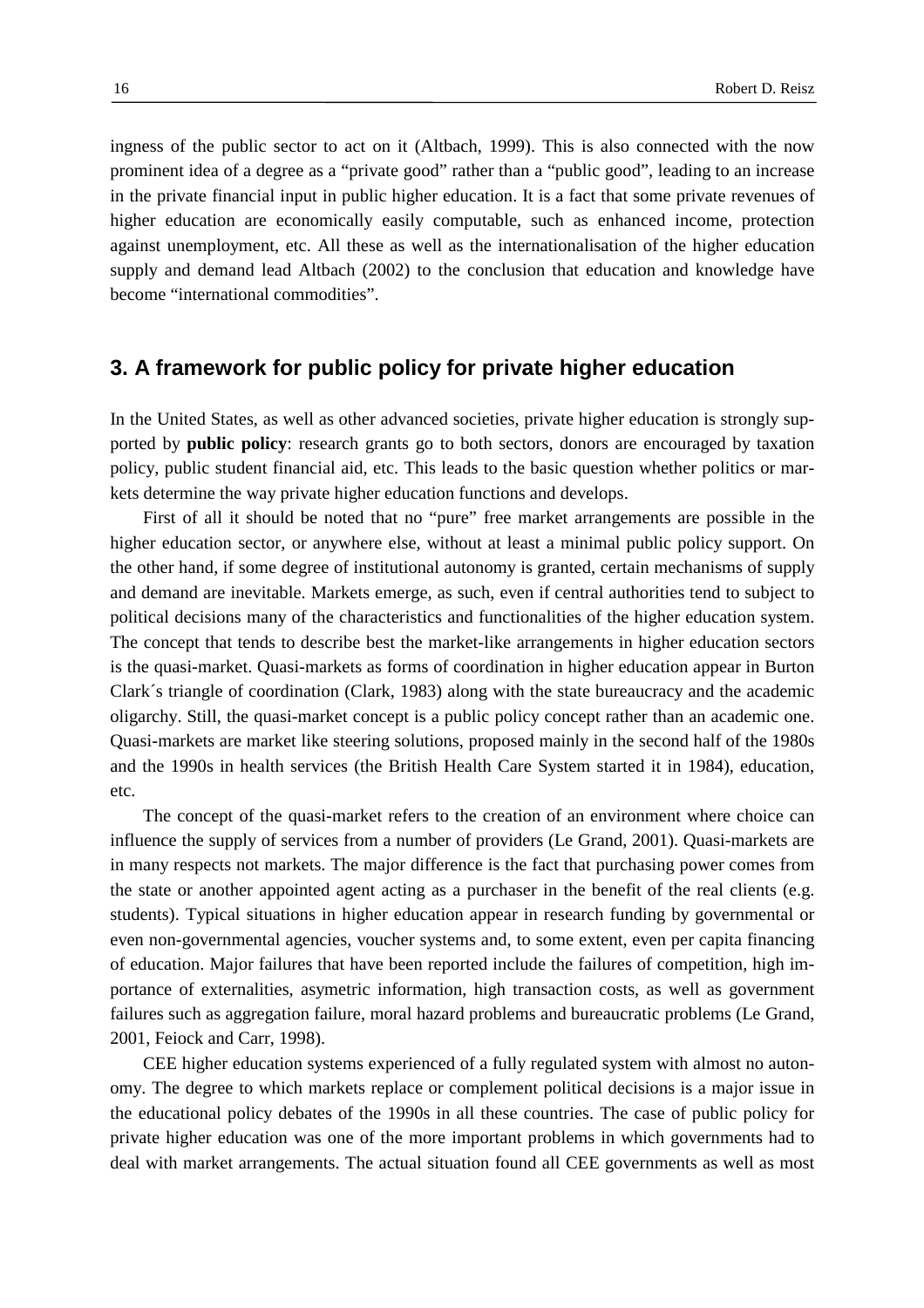countries where private higher education expanded in recent years in a state of surprise (Levy, 2002). The emergence of the private sectors in CEE countries, as well as in China, South Africa, and many other places around the world, could take place in an unregulated system. Although the possibility of the existence of a private educational sector appeared in some of the countries in laws and in others not, the overall functioning of the private sector surprised, even shocked the respective governments. No coherent policies for private higher education existed in most countries and when these policies were designed, they had to regulate a sector that was largely unknown.

The issues that have to be decided by any educational policy design relate to basic, programmatic political decisions. These are practically determined by the major decision between pluralist (private – public mix) and corporatist models (only public) of the educational system. The issue is to decide whether to offer each client what fits him best (the diversity rationale) or whether to provided each client with the same value (the equity rationale). Critiques of the diversity approach generally find that the information costs on the educational market are so high that its suboptimality will never be surpassed in real life. Critiques of the equity approach consider that demands for education are so differentiated in the current environment that offering a single kind of higher education will leave labour market demands as well as educational (student) demands unfulfilled.

It can actually be also considered the major difference of viewing higher education as "market commodity" rather than "public good".

The basic decision for a pluralist model would lead to policies in support of diversity enabling markets, while the second variant for a system of political steering.

As already discussed in this paper, Geiger considered three functions of private higher education: "more", "different" and "better". He goes on to determine values connected to these functions: "service", "distinctiveness", "excellence". These values should also be considered in a discussion of goals of public policy for private higher education. A framework for public policy for private higher education could relate in a form of a matrix, the possible goals of educational policy related to private higher education with the form of steering: market vs. governmental/state steering (pluralist vs. corporatist). Public policy could then be positioned according to these characteristics in the matrix.

It is nevertheless the case that the steering mechanism already orients the possible goals to be attained. We can actually see how both steering models would address "service" and would argue in terms of offering best efficiency, or fitness-for-purpose. Distinctiveness would nevertheless be a value only in the pluralist context, while the corporatist model would consider homogeneity (its negation) as a value. Excellence will be a value for both models, but while corporatist models would act on it by organising structures, the pluralist model would simply leave it to the market. This will lead corporatists to declare that the pluralists do not really care for excellence as no public policies for quality seem to be necessary from a pluralist point of view.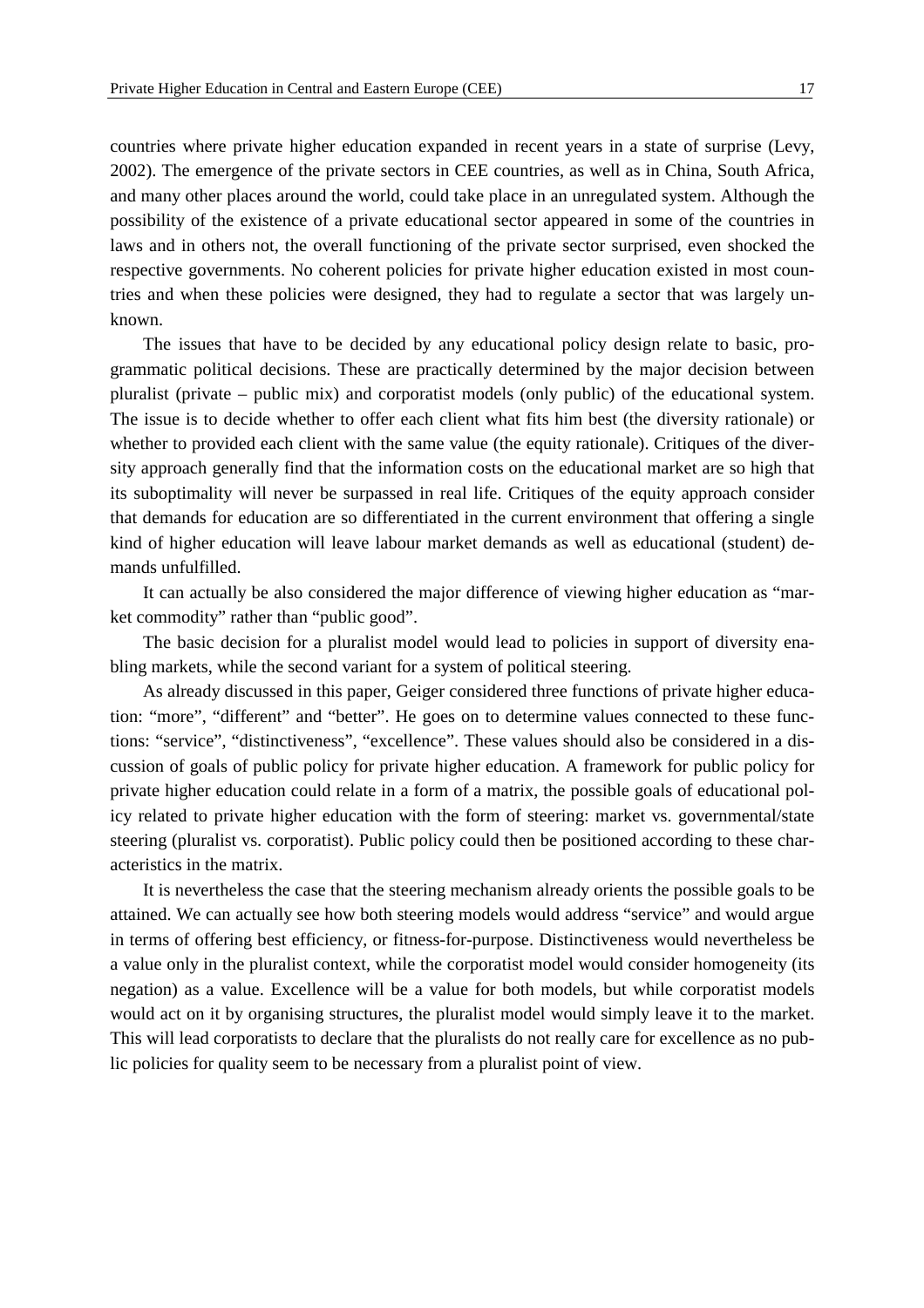Some possible goals, actually declared and pursued, have been:

- Accommodating educational expansion without state financing. (Brazil)
- Assuring common standards of quality in the whole system. (Romania)
- Including the private sector in the overall national coordination (Romania, Hungary)
- Promoting fair competition. (Hungary)
- Protecting the public system from competition. (Russia)
- Making private education more responsible to public good.
- Promoting and maintaining diversity. (U.S.)
- Assuring common curricula. (Ukraine)

The countries mentioned in the brackets are only tentative positionings, which should be inquired in more detail. It is nevertheless the case with many of the CEE systems of higher education that still no coherent policy towards the private sector exists (according to Kwiek, 2002) and a pattern of "deciding as we go" under the influence of the different pressure groups can be detected. It is interesting that the possible goals of public policy mentioned above can go for or against the mentioned values.

Levy argues against one of the major goals of public policy towards private higher education: the setting of roles for private institutions through public policy. According to his analysis this is not possible even though some of the public policies in transition countries have tried such approaches (Levy, 2002). Mainly in environments favouring a corporatist approach to educational policy, national authorities have seeked to find a role for private higher education that is basically isomorphous to public higher education. The major examples in the CEE area are Romania and the Ukraine that have rejected the opportunity to create binary higher education systems and impose common standards to all higher education institutions. In the Ukraine, the higher education curriculum is even set on a national basis by the so-called leading universities (Over, 1995). These systems have imposed the roles of public institutions on the private institutions, not to mention that giving common roles to all public institutions is also hard to maintain.

Programmatic documents have existed in most of the CEE countries and these generally appeared after the private sector already existed. Further enquiry will have to look for these and see how they stand.

A framework to analyse the public policy for private higher education could be the following matrix. The overall concept of the matrix is to position a policy goal in a matrix cell according to the model it belongs to and the values of private education it is supposed to promote. We have taken the policy goals mentioned above, which have empirical validity, and positioned them in the matrix. As policies are often not only determined by a single value, it is obvious why some policy goals appear in more cells.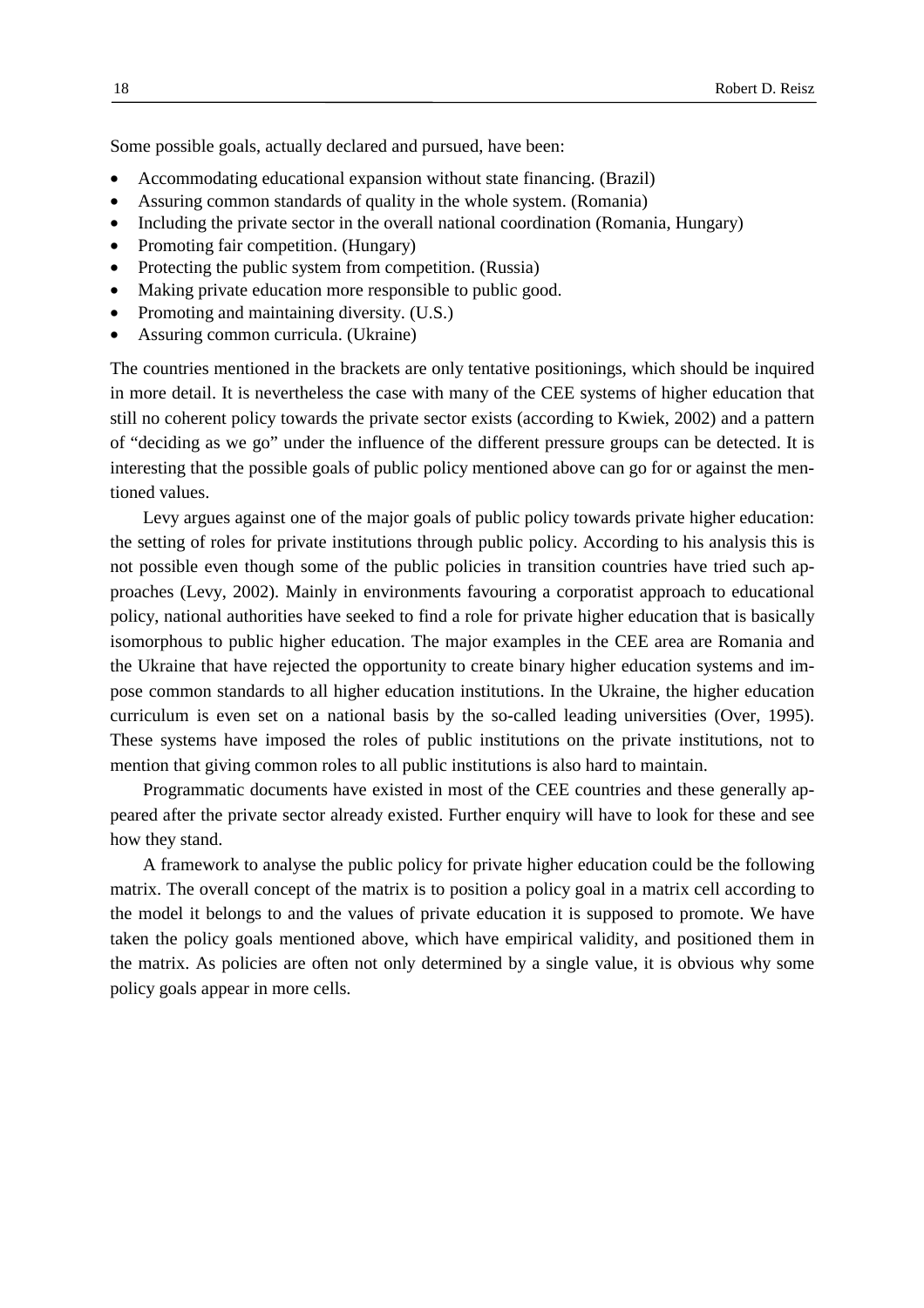| Values\models |    | Pluralist                        |    | Corporatist                        |
|---------------|----|----------------------------------|----|------------------------------------|
| Service       |    | Accomodating educational expan-  |    | Protecting the public system from  |
|               |    | sion without state financing     |    | competition                        |
|               |    | Promoting fair competition       | 2. | Making private education more      |
|               | 3. | Promoting and maintaining diver- |    | responsible to public good         |
|               |    | sity                             |    |                                    |
| Distinctive-  |    | Promoting fair competition       | 1. | Including the private sector under |
| ness          | 2. | Promoting and maintaining diver- |    | the overall national coordination  |
|               |    | sity                             |    |                                    |
| Excellence    |    |                                  |    | Assuring common standards of       |
|               |    |                                  |    | quality in the entire system       |
|               |    |                                  |    | Assuring common curricula          |

The positioning of different goals is not definitive, as the matrix itself is only an example of a possible analytical tool.

It should also be noted that the diversification accepted and even promoted by the pluralist model seems empirically to be inevitable in the context of higher education expansion.

# **4. The case material – summary**

We will start by presenting some general tables introducing the basic data of private sectors in the CEE countries.

In the context of its activities for the dissemination of information, UNESCO-CEPES is publishing basic statistical information on higher education in Central and Eastern Europe, covering the post-1998 period. An effort is being made to present data that is as recent as possible. The information presented here provides data for the respective academic year in the following areas:

- Number of institutions (public and private) and teaching staff (in public and private institutions)
- Student enrollments (public and private)
- Number of students per 100,000 inhabitants
- Student/teaching staff ratio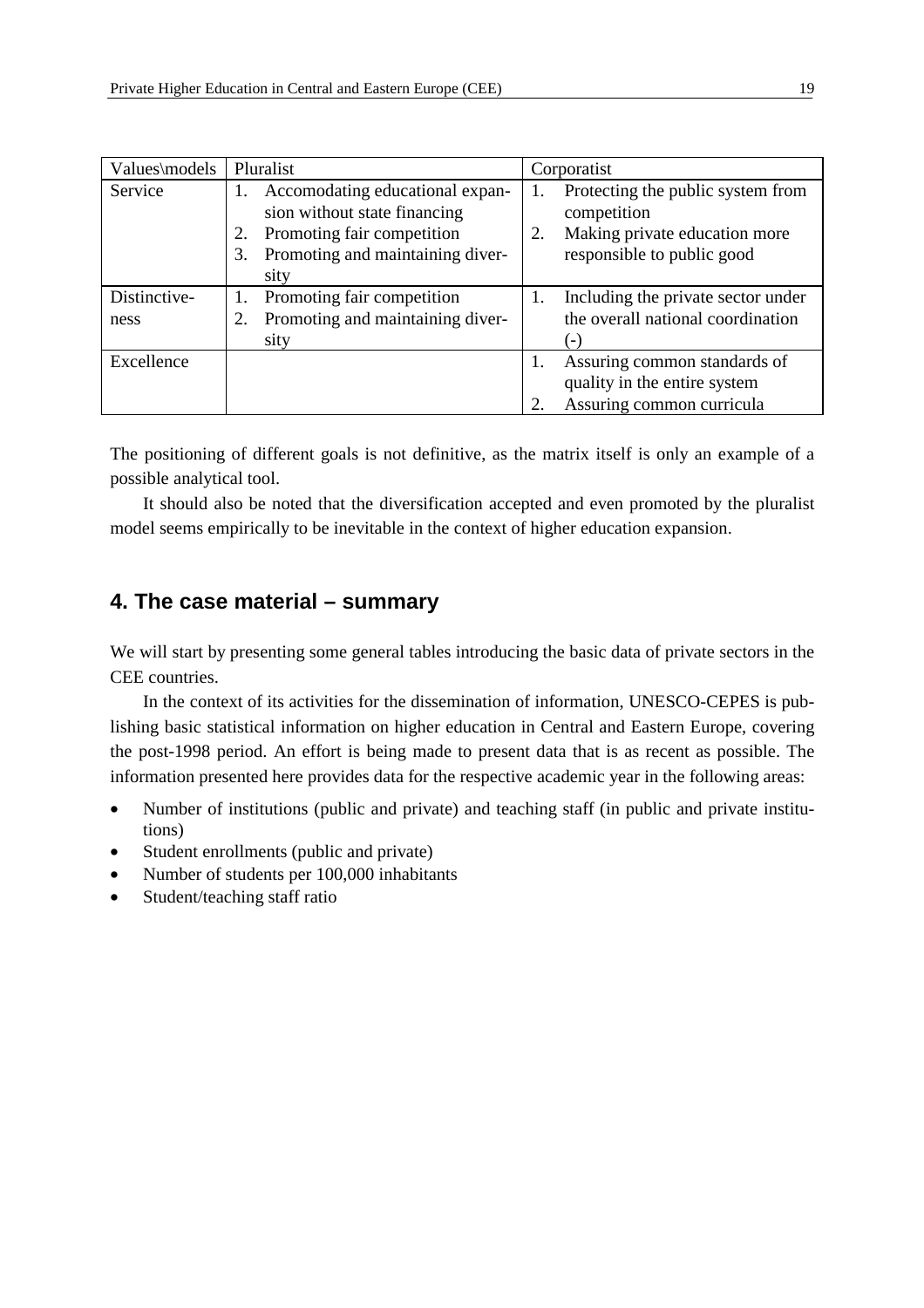| Country                   |               | <b>Number</b><br><b>of</b><br>teaching<br>staff | <b>Total</b><br>popula-<br>tion in<br>2000<br>(in mil-<br>lions) |               |              |          |       |
|---------------------------|---------------|-------------------------------------------------|------------------------------------------------------------------|---------------|--------------|----------|-------|
|                           | <b>Public</b> | $\frac{0}{0}$                                   | Private                                                          | $\frac{0}{0}$ | <b>Total</b> |          |       |
| <b>Russian Federation</b> | 4.270.800     | 90,0                                            | 470.600                                                          | 10,0          | 4.741.400    |          | 144,8 |
| Ukraine                   | 1<br>.        | $\cdots$                                        | $\cdots$                                                         | .             | 1.931.000    | 128.000  | 49,1  |
| Poland <sup>2</sup>       | 1.106.798     | 70,1                                            | 471.443                                                          | 29,9          | 1.578.241    | 80.208   | 38,6  |
| Romania                   | 322.129       | 71,1                                            | 130.492                                                          | 28,9          | 452.621      | 26.977   | 22,4  |
| Hungary                   | 255.943       | 85,7                                            | 42.561                                                           | 14,3          | 298.504      | 22.873   | 10,2  |
| <b>Belarus</b>            | 241.100       | 87,0                                            | 35.900                                                           | 13,0          | 277.000      | 20.086   | 10,0  |
| Bulgaria                  | 215.676       | 88,5                                            | 27.916                                                           | 11,5          | 243.595      | 23.329   | 8,0   |
| Czech Republic            | 213.207       | 99,0                                            | 2.000                                                            | 1,0           | 215.207      | 14.890   | 10,3  |
| Slovak Republic           | 125.054       | 99,3                                            | 842                                                              | 0,7           | 125.896      | 11.559   | 5,4   |
| Croatia                   | 117.205       | 98,6                                            | 1.646                                                            | 1,4           | 118.851      | 5.585    | 4,3   |
| Moldova                   | 79.713        | 77,4                                            | 23.210                                                           | 22,6          | 102.923      | 7.700    | 4,3   |
| Lithuania                 | $\cdots$      | $\ddots$                                        | .                                                                | $\cdots$      | 99.140       | $\cdots$ | 3,7   |
| Latvia                    | 78.156        | 87,3                                            | 11.353                                                           | 12,7          | 89.509       | 5.160    | 2,3   |
| Slovenia                  | 64.989        | 95,7                                            | 2.900                                                            | 4,3           | 67.889       | $\cdots$ | 1,9   |
| Estonia                   | 38.511        | 74,8                                            | 12.963                                                           | 25,2          | 51.474       | 3.715    | 1,4   |
| The FYR of Macedonia      | 39.978        | 97,7                                            | 923                                                              | 2,3           | 40.901       | 32.634   | 2,0   |
| Albania                   | 423.704       | 100,0                                           | $\boldsymbol{0}$                                                 | 0,0           | 23.704       | 3.075    | 3,4   |

*Table 1: Number of students, teaching staff and population (academic year 2000-2001)*

 $1 \dots$  = Data not available

 $2$  For Poland, the number of teaching staff indicates only full-time employees (in addition, there are 5235 parttime and 15.452 short-term contract employees). For the case of multiple employment, a particular member of academic staff is counted multiple times, depending on the number of institutions in which he/she is formally employed.

<sup>3</sup> public sector

 $4$  plus 1.392 part-time students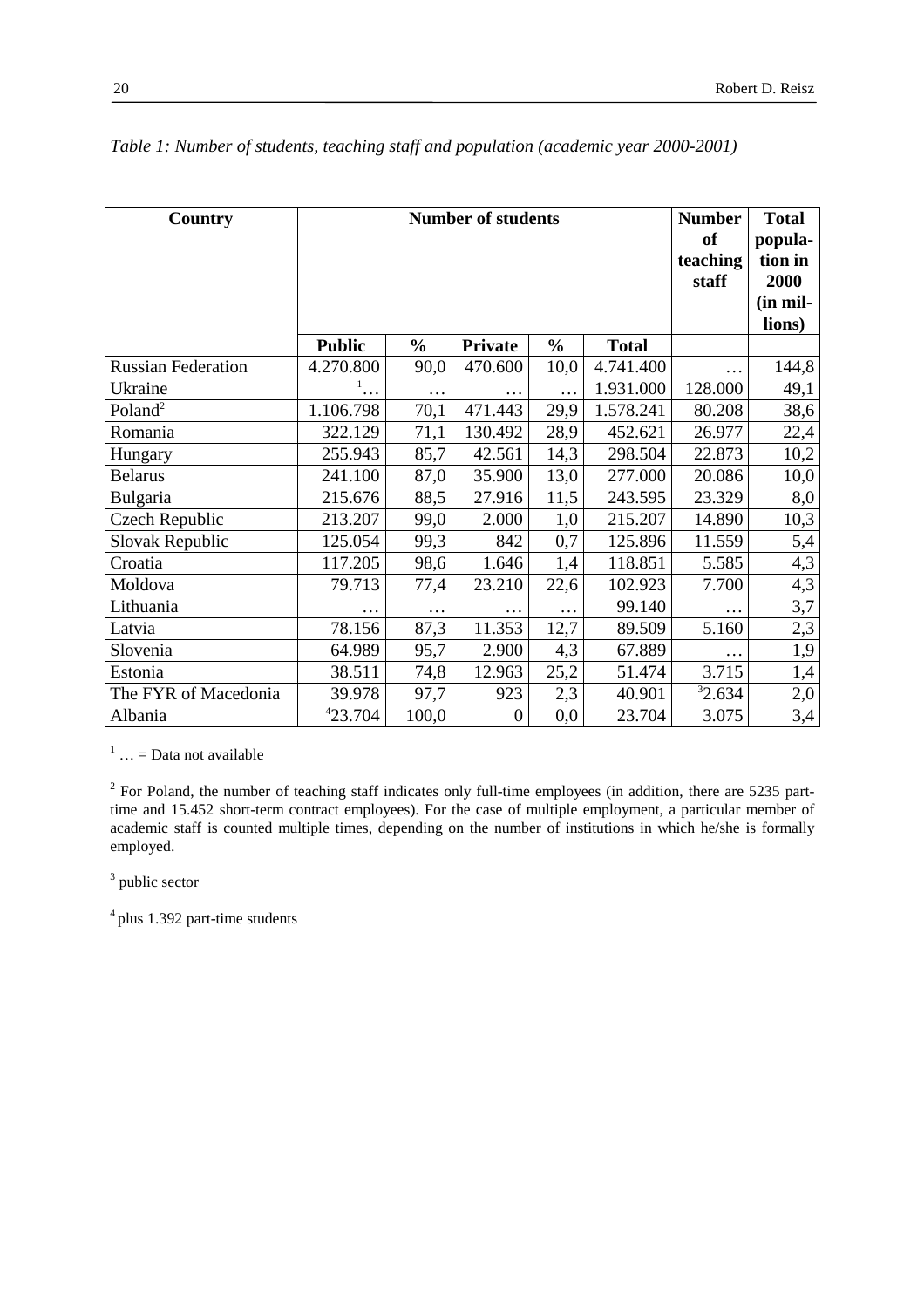| Country                   | <b>Number of institutions</b> |               |                  |               |              |
|---------------------------|-------------------------------|---------------|------------------|---------------|--------------|
|                           | <b>Public</b>                 | $\frac{6}{6}$ | <b>Private</b>   | $\frac{6}{9}$ | <b>Total</b> |
| Ukraine                   | 816                           | 83,3          | 163              | 16,4          | 979          |
| <b>Russian Federation</b> | 607                           | 62,9          | 358              | 37,1          | 965          |
| Poland                    | 115                           | 37,1          | 195              | 62,9          | 310          |
| Romania                   | 57                            | 40,7          | 83               | 59,3          | 140          |
| Moldova                   | 57                            | 50,0          | 57               | 50,0          | 114          |
| Bulgaria                  | 79                            | 89,7          | 9                | 10,3          | 88           |
| Hungary                   | 30                            | 48,4          | 32               | 51,6          | 62           |
| <b>Belarus</b>            | 42                            | 73,7          | 15               | 26,3          | 57           |
| Czech Republic            | 28                            | 66,7          | 14               | 33,3          | 42           |
| Lithuania                 | 38                            | 90,4          | 4                | 9,6           | 42           |
| Estonia                   | 14                            | 40,0          | 21               | 60,0          | 35           |
| Latvia                    | 20                            | 60,6          | 13               | 39,4          | 33           |
| Croatia                   | 17                            | 65,4          | 9                | 34,6          | 26           |
| Slovak Republic           | 18                            | 90,0          | $\overline{2}$   | 10,0          | 20           |
| Albania                   | 111                           | 100,0         | $\boldsymbol{0}$ | $\Omega$      | 11           |
| Slovenia                  | $\overline{2}$                | 18,1          | 9                | 81,9          | 11           |
| The FYR of Macedonia      | $\overline{2}$                | 66,7          |                  | 33,3          | $^{2}3$      |

*Table 2: Number of institutions (academic year 2000-2001)*

 $18$  universities, 1 academy of defence, 1 academy of police, 1 nursery high school

 $2$  plus the illegal Albanian "University" of Tetovo.

*Table 3: Number of students per 100,000 inhabitants (academic year 2000-2001)*

| Country                   | Number of<br>students per<br>100.000 |
|---------------------------|--------------------------------------|
|                           | inhabitants                          |
| Poland                    | 4.084                                |
| Ukraine                   | 3.920                                |
| Latvia                    | 3.892                                |
| Estonia                   | 3.677                                |
| Slovenia                  | 3.573                                |
| <b>Russian Federation</b> | 3.274                                |
| Bulgaria                  | 3.045                                |
| Hungary                   | 2.927                                |
| <b>Belarus</b>            | 2.770                                |
| Croatia                   | 2.641                                |
| Lithuania                 | 2.590                                |
| Moldova                   | 2.393                                |
| Slovak Republic           | 2.330                                |
| Czech Republic            | 2.089                                |
| The FYR of Macedonia      | 2.045                                |
| Romania                   | 2.020                                |
| Albania                   | 697                                  |

<sup>1</sup> Data presented in this table were calculated on the basis of the data presented in Table 1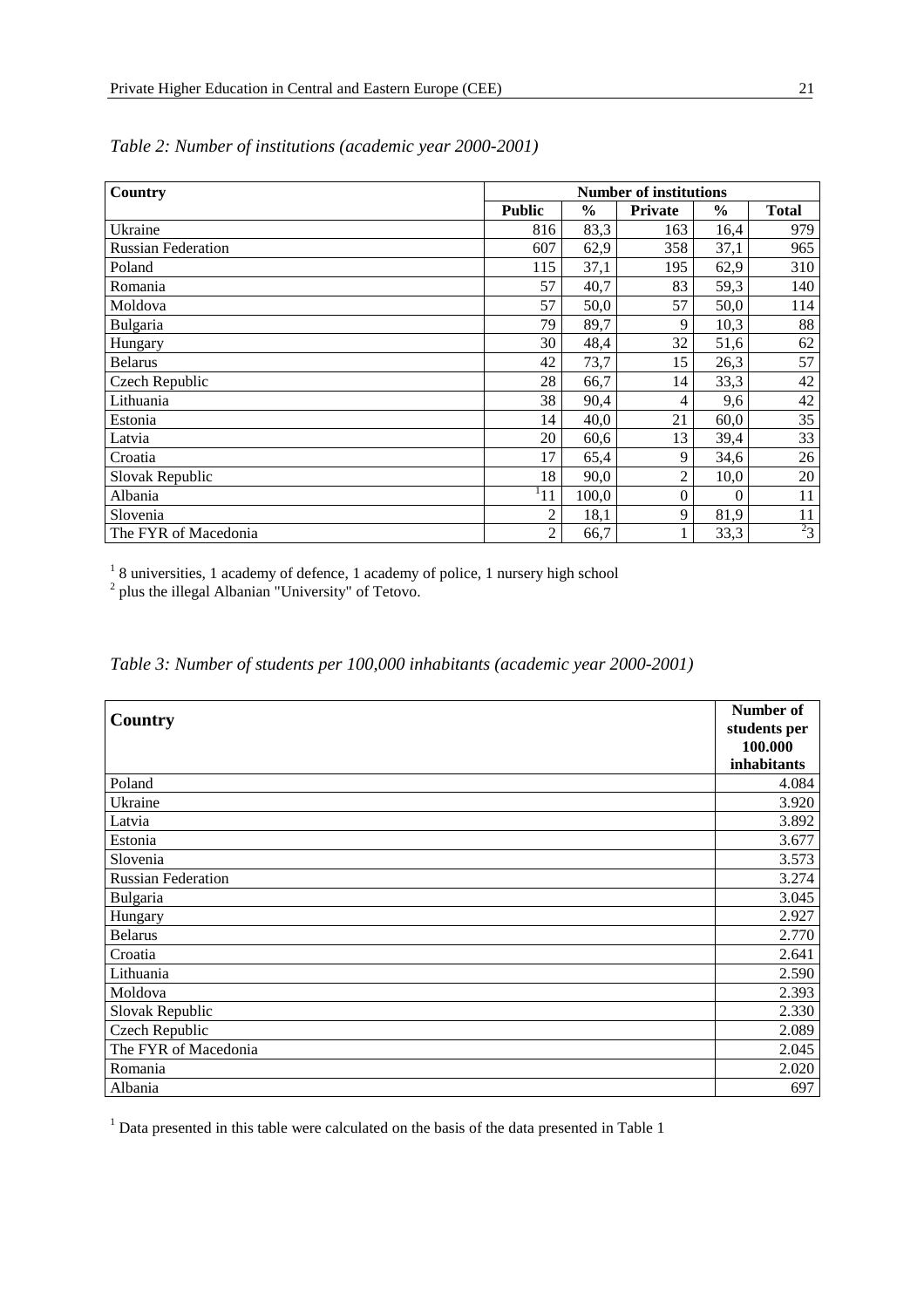|                           | Ratio    |
|---------------------------|----------|
|                           | student/ |
|                           | teaching |
|                           | staff    |
| Croatia                   | 20,9     |
| Poland                    | 19,7     |
| Latvia                    | 17,4     |
| Romania                   | 16,8     |
| The FYR of Macedonia      | 15,2     |
| Czech Republic            | 14,4     |
| Estonia                   | 13,9     |
| <b>Belarus</b>            | 13,8     |
| Albania                   | 13,7     |
| Moldova                   | 13,4     |
| Hungary                   | 13,1     |
| Slovak Republic           | 10,9     |
| Bulgaria                  | 10,4     |
| Ukraine                   | 10,0     |
| Lithuania                 | $\cdots$ |
| <b>Russian Federation</b> | $\cdots$ |
| Slovenia                  | $\cdots$ |

*Table 4: Ratio student/teaching staff (academic year 2000-2001)<sup>1</sup>*

#### **Explanatory Note:**

Data sources and internet sources presented as follows, were numbered corresponding to the number assigned to each country in Table 1 and 2.

#### **Data Sources:**

- 1. Data provided by *Visit Report in Albania*, Karl Kaser, UNESCO-CEPES, 2002 (forthcoming)
- 2. The Development of Education *National Report of the Republic of Belarus,* Ministry of Education: Minsk, 2001
- 3. Data provided by National Institute for Education*,* Sofia: Centre for Higher Education Research*,* 2001
- 4. Data sent by the University of Zagreb, 2001
- 5. *Higher Education in the Czech Republic,* Ministry of Education, Youth and Sports, Prague: Centre for Higher Education Studies, 2001
- 6. Data provided by Estonian Academic Recognition Information Centre: Tallinn, 2001

<sup>&</sup>lt;sup>1</sup> Please note that a 'multiple teaching position' is quite a common practice in certain countries in Central and Eastern Europe.

Data presented in this table were calculated on the basis of the data presented in Table 1.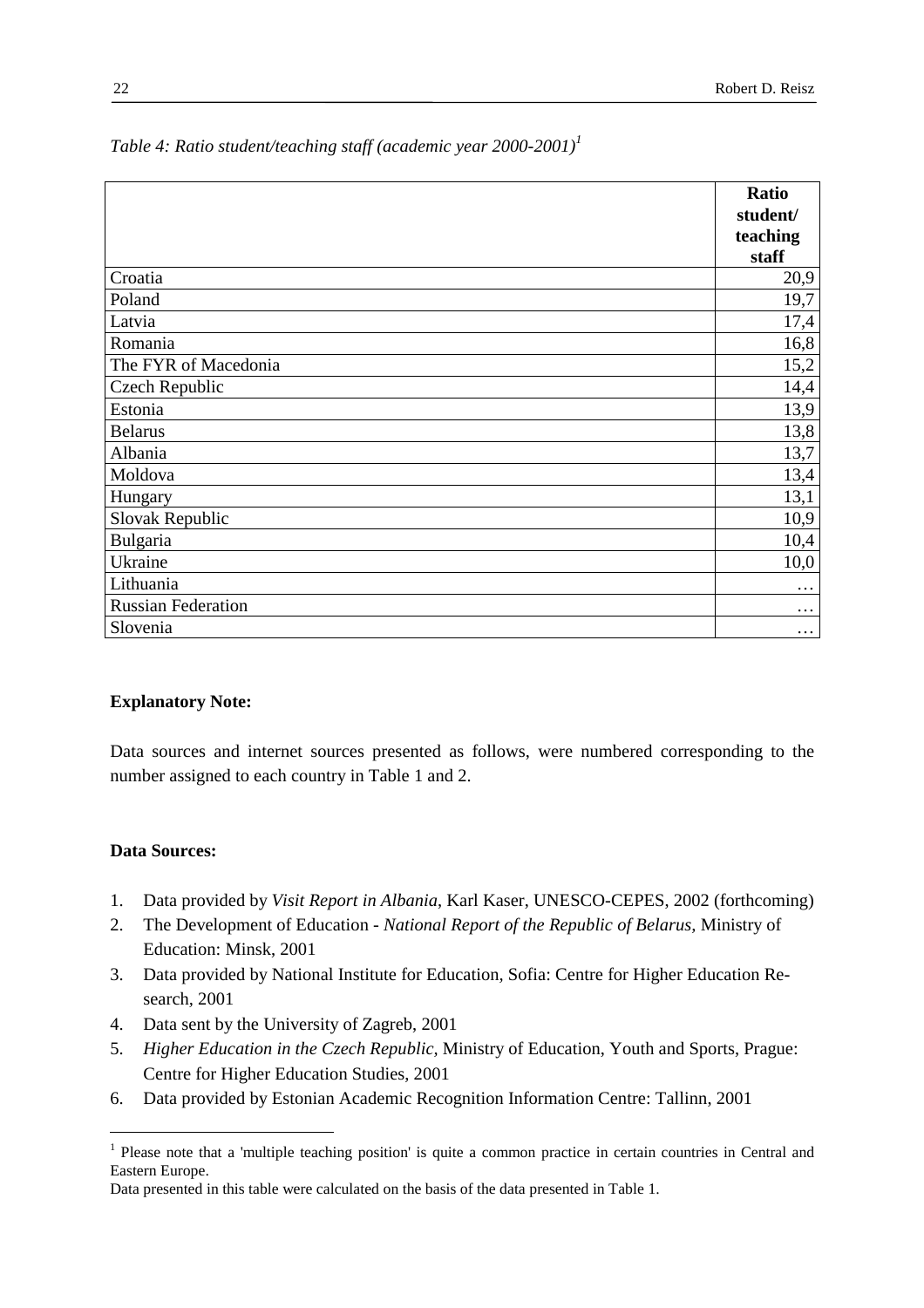- 7. Data provided by Central Institute of Statistics, Ministry of Educational. Hungary, 2001
- 8. *Education Institutions in Latvia at the Beginning of School Year 1999/2000*, Riga: Central Statistical Bureau, 2000
- 9. Data provided by Ministry of Education and Science: Riga, 2001
- 10. Data provided by *Visit Report in Macedonia*, Karl Kaser, UNESCO-CEPES, 2002 (forthcoming)
- 11. Data provided by the Ministry of Education of Moldova Republic, Chisinau, 2001
- 12. *Higher Schools and Their Finances in 2000,* Central Statistical Office: Warszawa, 2001
- 13. *Romanian Statistical Yearbook*, National Institute for Statistics: Bucharest, 2000
- 14. *Handbook Russia 2001*, State Committee of the Russian Federation on Statistics: Moscow, 2001
- 15. Data provided by Higher Education and Recognition Practices Slovakia. Institute of Information and Prognoses of Education: Bratislava, 2001

#### **Internet Data Sources:**

- 1. http://www.org.uva.nl/eair/porto/papers/Hagelund%20Poster.pdf (Bente Hagelund: Higher Education in Albania: Present Problems and Future Possibilites)
- 9. http://www.std.lt/STATISTIKA/Gyventojai/Liet\_gyventojai\_e.htm
- 16. http://www.sigov.si/vrs/ang/slovenia/education.html
- 17. http://www.education.gov.ua:8800/edu http://www.education.gov.ua:8800/edu/docs/common/higher\_educ\_eng.html

#### **Data Sources for Population:**

http://dsbb.imf.org/country.htm

# **5. Particularities of CEE private higher education**

Having seen the factual data above, we shall present some of the basic issues and controversies that surround the private higher education sector in order to develop a basis for the design of public policy for it. In the last few years, private higher education in the CEE countries has been a subject of many scholarly articles (Drahos, 1992; Nagy-Darvas & Darvas, 1999; Nicolescu, 2002; Reisz, 1992, 1997b; Setenyi, 1992; Sadlak; 1994, Slantcheva, 2001; Sapatoru, 2001) Still, not much work has been done beyond a descriptive presentation of the sectors. Even though also some comparative work has appeared, public policy for private higher education has not itself been a subject of research. Let us approach the particular problems of public policy in CEE countries with a series of considerations on what seems to us a major element in the current status of almost all private sectors in the area: the legitimacy problem of private higher education.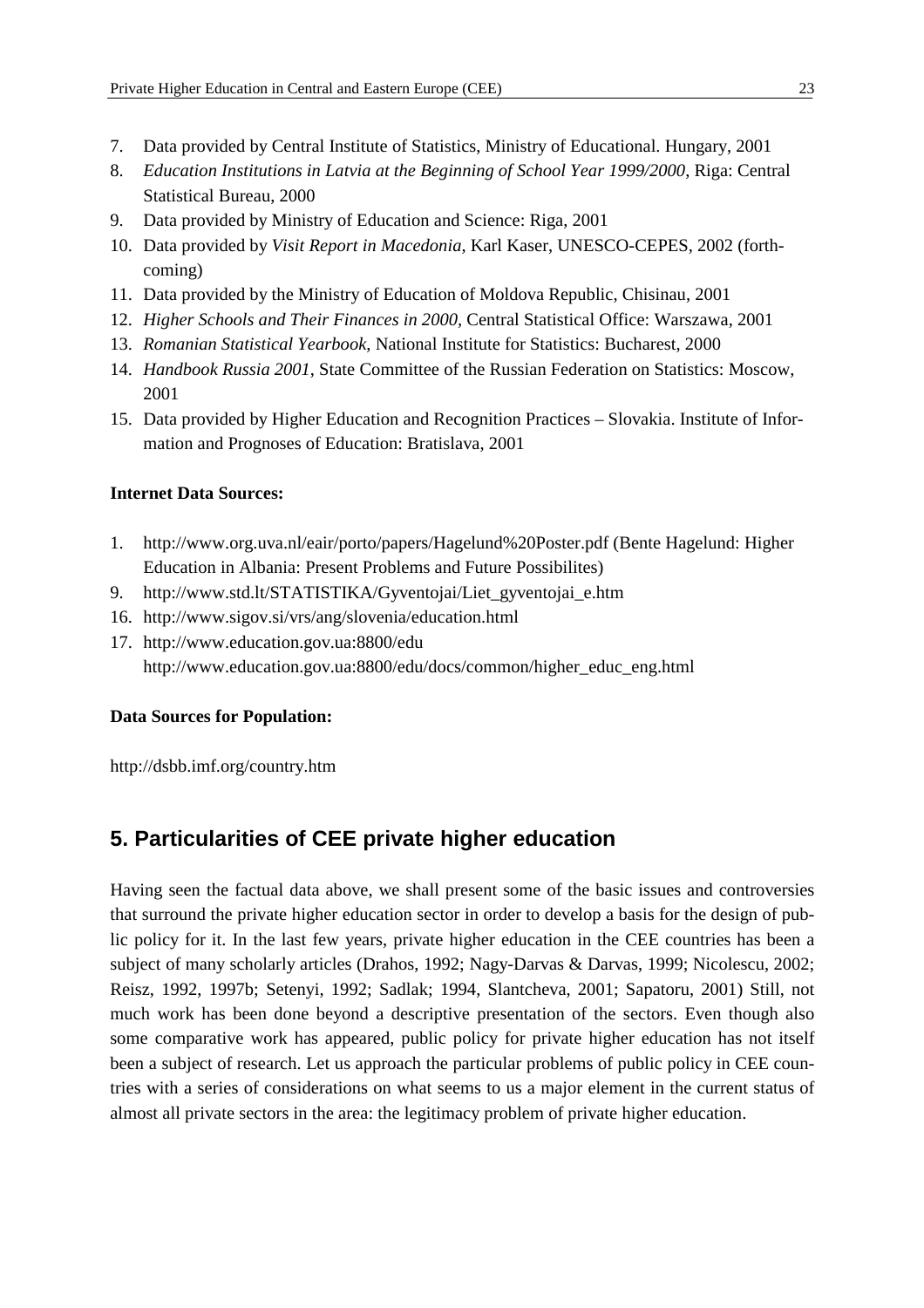The **major questions** about private universities in CEE countries seem to be:

- Why are private universities in CEE countries so negatively perceived by government, public universities and large sectors of the population (according to opinion polls)?
- What actually is **"academic legitimacy"**?
- Are private universities "undemocratic"? And if so, in what respect (access, responsibility, general good, accountability)?

**Academic legitimacy** differs in the public and private sectors. Even if the term appears in some of Levy´s work, it is mostly taken for granted. It is evident that the private universities in CEE countries are not considered "legitimate" universities, at least by the older universities as well as by the government, if not also by the general public. What renders a university legitimate? Is it related to content, legal status or something else? Let us get closer to the term and try to propose a definition. The issue of organizational legitimacy is increasingly gaining the attention of researchers and managers and has recently been viewed in the context of pluralistic definitions and as the result of a legitimation process (Mazza, 1999).

According to Suddaby (2002) legitimacy is a central concept in organization theory. It is also named an important element in the establishment and survival of new organizational forms as well as a fundamental component of institutional change.

The CEE private universities however have not been abstractions that formally did not exist, but rather institutions that have legally not been accepted as what they claimed to be. Even though private educational institutions legally existed, up to the middle of the decade their status as higher education institutions was at least debatable. In some cases this was due to the fact that no framework for the appearance of private universities existed, in others because the process for the creation of a higher education institution is lengthy and complicated, and has not yet been completed.

Suddaby (2002, p.2 - 3) considers that there are three fundamental elements of legitimacy, which are mentioned in nearly all theoretical treatments of the term. These are:

- "an important *regulatory/legal* component, in which the legitimacy of a particular organizational form depends upon its conformity with explicit rules and regulations (Dowling and Pfeffer, 1975; Scott, 1995: 47; Aldrich, 1999)."
- "a strong *moral* element to legitimacy (Suchman, 1995; Dowling and Pfeffer, 1975; Aldrich, 1999; Scott, 1995) in which new organizational forms or practices are evaluated against commonly held values and beliefs and shared assumptions about whether the action or structure is 'good' or 'bad'."
- "*economic* prowess or *technical* efficiency is an important determinant of the acceptability of an innovation (Dowling and Pfeffer, 1975; Suchman, 1995)."

As any problem of legitimacy, academic legitimacy is a social concept. It gains its meaning from the social acceptance of an institution as "academic". This refers to expectations related to the "academic-ness" of an institution. Although these are contextually related to historical and cultural elements within the studied societies, the CEE countries may be said to share a fairly homogenous value background with respect to higher education; they all adhere to the Continental European university model of elite education and research. According to Scott (2000) as well as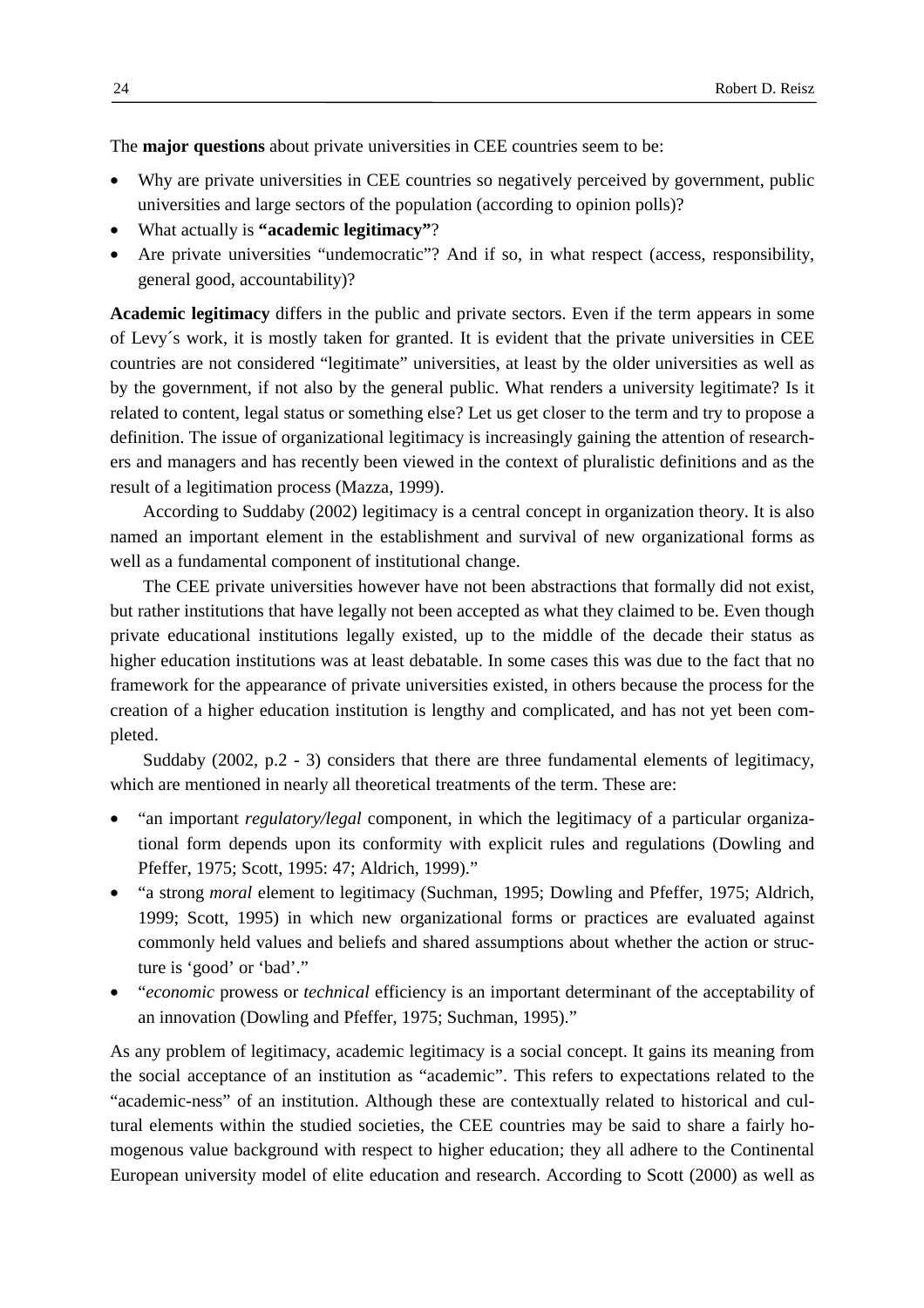many other analysts of the higher education sectors in CEE, universities in these countries were traditionally Humboldtian universities, with some exceptions of Napoleonic influence in Romania.

Most CEE countries lagged behind the Western European higher education systems in expansion, a supplementary reason for the perception of higher education as basically elite education. Whereas the first post-war expansion of European higher education happened more or less simultaneously in both halves of the continent, the Western part of Europe encountered another important wave of expansion and democratisation in the 1970s and 1980s, which was paralleled by the period of stagnation that characterised the re-stalinisation of the Brezhnevian period. This led to increased differences in system size and mission at the fall of the Communist regimes.

On the other hand, governmental experts and academics of public universities can hardly be accused of accepting only a limited elite concept of the university. Another strand of illegitimacy discourse of the new private higher education institutions has to be related to the concept of the university as knowledge-based organisation (Pellert, 1999). Universities can be considered to be organisations, where groups of specialists work on common goals (Pellert, 1999). The role of the university even if very manifold and vague, has nevertheless been defined in this organisational context as the **creation, distribution and dissemination** of knowledge.

Adding up the previous two concepts, private higher education institutions are not accepted as organisations, because they have a particular way of living and working community typical for the concept of an university and able to create knowledge. Such an understanding of the higher education institution seems to be the background for the systems of accreditation conditions, centered on teaching staff (as for instance in Romania). Private higher education institutions are basically accepted as institutions were knowledge is disseminated, but not created. The dissemination of knowledge in itself, even if accepted as a function, has never been considered enough to legitimate a university in the Continental European model.

Concern has also been voiced at the role of private institutions as distributors of knowledge, mostly due to the traditional notion that money should not be related with knowledge distribution. False as such concepts may be, they reside deeply in the post-communist egalitarian mythologies of CEE countries. It is evident that the illegitimacy motives enumerated above are not to be found simultanously as they are also not necessarily fully separated.

So, what are the simple motives that lead to the view that private universities are not legitimate universities? The three basic elements, which theoretically describe legitimacy: legal, moral, and technological (economical, efficiency related) issues, have to be discussed individually in their meaning for the case of private higher education in CEE.

Let us first comment on the third element of legitimacy construction. According to Pasternack (1998) "in higher education efficiency and effectiveness are resources of legitimacy, as well as legitimacy is a resource for efficiency and effectiveness"(trans. Reisz). The motivation of the role of efficiency as a resource for legitimacy lies mainly in the fact that "legitimate concepts of structure and process that lack efficiency and effectiveness lead to a lack of legitimacy of activities" (Pasternack, 1998). On the one hand, efficiency has an important position in the new discourse of higher education management. On the other hand, a very well rooted critique of efficiency arguments in the academic management has been made by Scott (1995). According to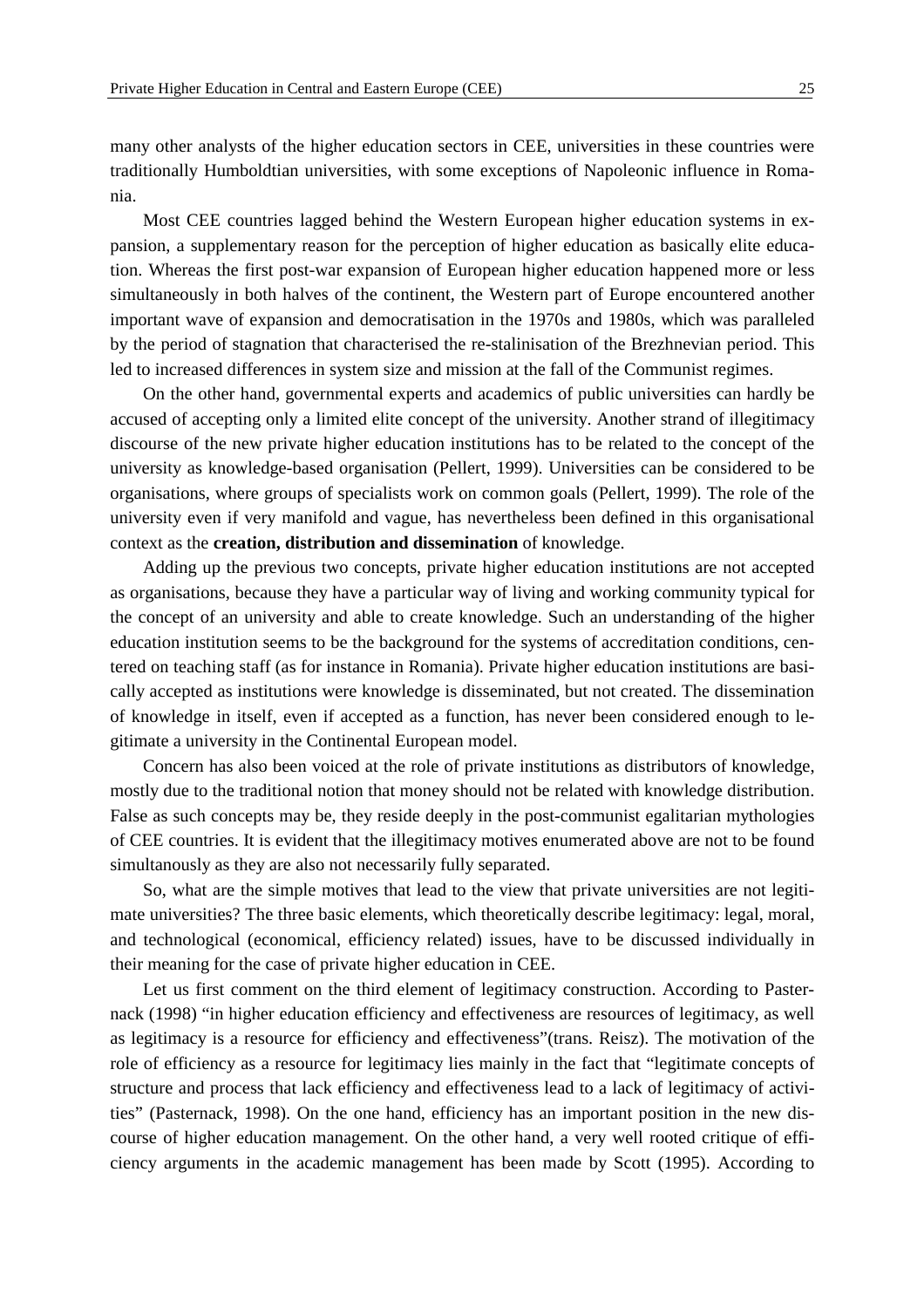Scott, "academic values" are not to be related to efficiency. Efficiency as an economical concept is generally related to productivity and has a quantitative basis as a relation of costs towards benefits. If productivity remains a simple quantitative concept, efficiency surpasses quantitative arguments leading to concepts of "fitness-for-purpose". Taking the quantitative aspects of efficiency we have to accept that while costs of education can generally be calculated, the problem of computing the benefits of higher education is still largely open. The qualitative aspects of efficiency in the higher education sector can as such not easily be operationalised. All these problems are generally found in the literature on evaluation and quality, concepts closely related to efficiency.

It is evident that an organisation will enter a legitimacy crisis as the level of efficiency declines below a generally accepted benchmark that allows for the respective institution or organisation to be considered as a legitimate institution or organisation of its type. Taken to the extreme, an institution that produces no graduates at all, is definitely not a legitimate educational facility. Still, we would argue that such benchmarks do not traditionally exist in the higher education sector. It is one of the major problems of accreditation and evaluation to produce such benchmarks, transforming the general argument of illegitimacy due to inefficiency in the clearer form, according to which legitimacy is a result of a legal process, that also ensures the minimum requirements of efficiency.

In many CEE countries private higher education institutions appeared before their legal basis existed. Even if this is not the case anymore, the image of legally not legitimate institutions still looms like a shadow above the private sectors. Much more important, the moral "right" or "wrong" of private higher education institutions is largely questioned. Possible reasons are:

- they educate for money, "they sell degrees" (nevertheless, in most countries public universities also collect tuition fees, at least from some of their students)
- they have "second-rate" students
- "Their exams are fake." "Everybody has to pass." (most important critique!)
- no research
- no personnel of their own. (not true anymore)
- no buildings of their own. (not true anymore)
- no tradition
- Information allowing to differentiate between "good" and "bad" private universities is not yet available

This negative image of private universities seems to be detectable, at least in Romania, among employers and students alike (Sapatoru, 2001; Nicolescu, 2002). Similar information comes from the Ukraine (Over, 1995) and Russia (Teichmann, 2002). (Some research still has to be done to see if Poland follows the same pattern.) In Hungary studies show a different situation, due to the relation of the private sector with confessional organisations and its small size. Hungarian private higher education has clearly a rationale of distinctiveness rather than mass. The size issue is similar in Bulgaria. Private higher education institutions are also criticised for their lack of quality in India, Brazil, Turkey and the Philippines. Some authors believe that this leads to an underrepresentation of private institutions among "universities", most of them being "colleges" or other types of tertiary education institutions generally thought to be of lower academic level. The solution of a dual system of higher education exists in Hungary, Poland, Slovenia and other countries as well but, for instance, not in Romania (short term "college" education exists in Romania but,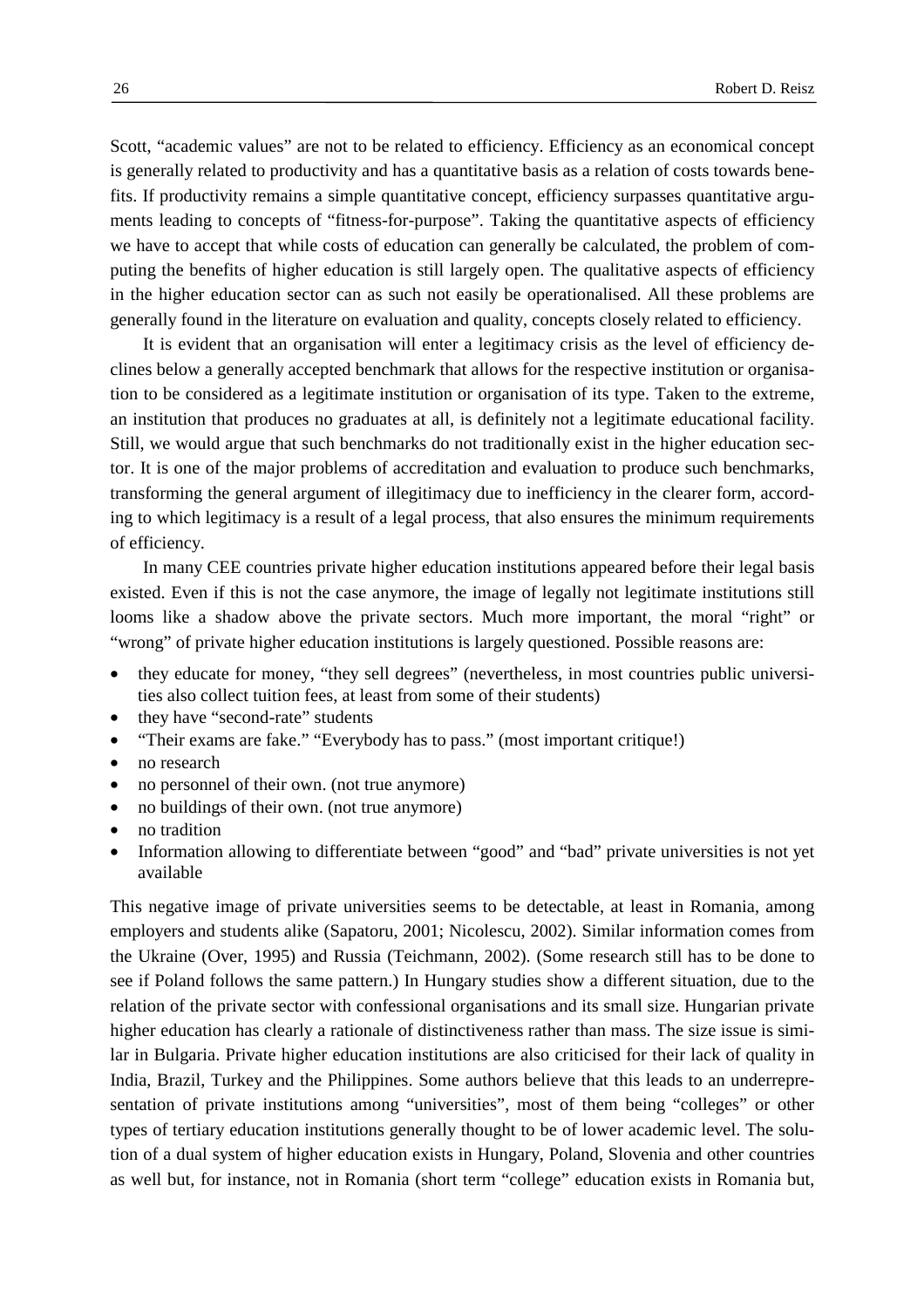according to the law, only in institutions that also offer long term education). Levy (1999) also mentions that many new private institutions that claim to be universities are regarded with derision. He considers this situation typical for the demand-driven expansion of the private sector.

In fact, Levy (1999) states that until recently, public policy in most countries was restricting growth in the private higher education sector in Latin America and most of Asia as well. The same development can be seen in CEE now.

Let us take examples of the illegitimacy rethoric based on moral grounds. Even if they come from regions geographically quite far from CEE, they raise issues that have also been voiced in CEE. A series of not very fair arguments against private higher education is listed by Tilak (1999), refering specifically to the Indian case of self-financing colleges:

- They perpetuate inequalities in the system
- They produce a massive erosion in quality and standards of education
- Private colleges will dominate the whole system
- Other social evils will be accentuated (dowries, corruption)
- They produce serious imbalances on the labour market

All these concerns are even more critical than the previous ones.

Another quite aggressive critique comes from South Africa, where private higher education according to the Ministry of Education White Paper suffers from a "lack of institutional focus and mission incoherence, rampant and even destructive competition in which historically advantaged institutions could reinforce their inherited privileges; unwarranted duplication of activities and programmes; exclusive focus on 'only' paying programmes; excessive marketisation and commodification with little attention to social and educational goals; and insufficient attention to quality" ( South Africa, Department of Education 1997, as quoted by Schwartzman, 2002).

From a more scientifical point of view, the problems of acceptance of private higher education institutions in transition countries are also analysed by Lewis, Hendel and Dundar (2002). They list the following perceptions about private higher education. Their point of view is that these types of questions frequently arise in discussions across many national populations, but especially within parliaments and governments of transition countries.

- "Does the development of private universities detract from the "public good" that public universities produce to society?"
- "Will the emergence of private higher education result in corrupting the public and common purpose of existing culture and civic order?"
- "Will private higher education result in the heavy transfer of tuition and fees for the profit and benefit of private institutional owners and investors?"
- "Will the emergence of private universities result in more degrees of inefficiency in higher education?"
- "Are the faculty and administrators in public universities harmed or helped by the emergence of private universities?"
- "Will the public universities loose revenue and students from the emergence of private universities?"
- "Will the emergence of private institutions reduce the power and control of higher education by the Ministry of Education?"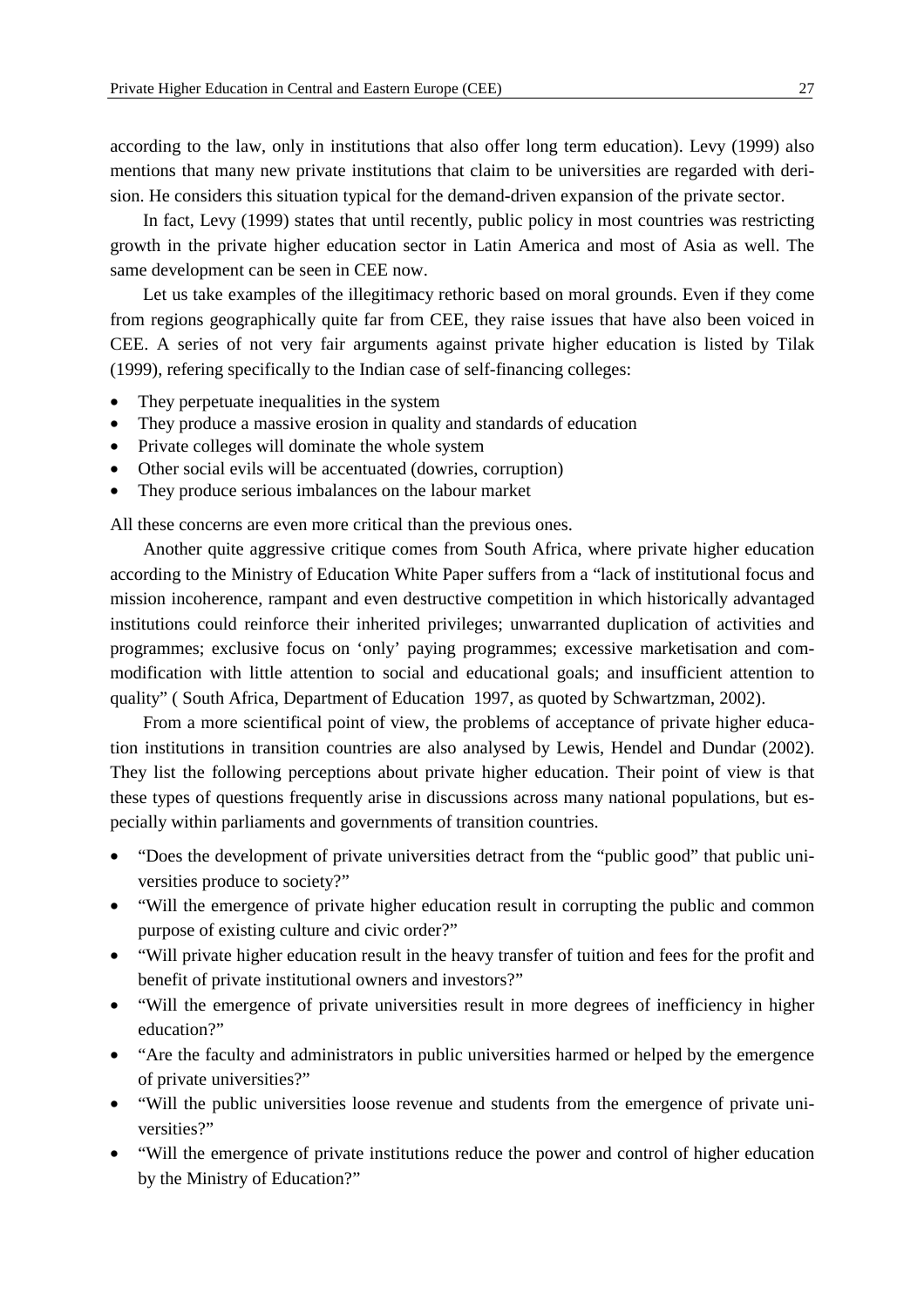- "Will corruption or fraudulent behavior in higher education be enhanced or reduced through the expansion of private higher education?"
- "Will the expansion of private higher education enhance or reduce student choice in making decisions in higher education?"
- "Will expanding private higher education reduce or enhance the equity effects resulting from higher education?"
- "Will taxpayers in developing countries gain or loose as private higher education expands?" (Lewis, Hendel and Dundar, 2002 p.19-27)

All these problems of private higher education add up to a series of arguments against their legitimacy as institutions, from a moral point of view. It is definitely true that all these issues relate also to the changing role of the university. In the expansion of the post-1990 years the step from elite higher education to mass higher education was taken in the CEE countries (Trow, 1973). This development clearly led to changes in goals and functions of the higher education system, putting more stress on the legitimacy of the system as a whole. As the public sector has always had the advantage of the legal form of legitimacy and a certain lag in pace of change, the private sector emerging along with the massification and because of the massification, has become the major target of critiques and therefore is in need of legitimation. The efforts of private universities to gain legitimacy were insufficient, at least as long as they enjoyed the inflow of a satisfactory amount of clients. One of the important elements of the lack of mission statements or their relative low importance in many CEE higher education institutions is their novelty as a concept itself. During the state socialist period, governments defined and imposed nation-wide missions for the higher education system. These were usually strongly related to presumptions of labor market needs as well as political arguments. Institutions were not supposed to have individual missions, but to subordinate their goals to central planning. Even after the disappearance of central planning and the autonomisation of the institutions, most of these did not consider that institutional missions have to change from those set by former governmental policies. It can be said safely that no awareness of institutional missions existed and in many places still does not exist. Even if these consideration apply primarily to the public sector, as most private universities have been created by academics coming from the public sector, they also explain the lag in time of the appearance of explicite missions in the private sector as well as the existance of fuzzy public-isomorphous missions in some institutions, which are not justifying legitimacy.

The legitimation discourse of new private higher education institutions has to be related to another problem concerning the role of the private sector in a changing context. Public higher education is coming to terms with the expansion wave by increasing provisions and accepting tuition paying students in order to be able to finance it, along with an upcoming demographical decline higher education will be facing in a decade.

The basic issue is whether CEE private universities are only placeholders for the public sector lagging behind in its expansion. Similar cases can be reported from Brazil in the 1960s as well as Turkey. There are other examples as well, where the private sector took over the excess demand for higher education and actually worked in a quasi-for-profit manner (meaning that these were formally non-profit organisations, but existed as sources of income for their educators and administrators). Will private institutions disappear after the public sector expansion reaches the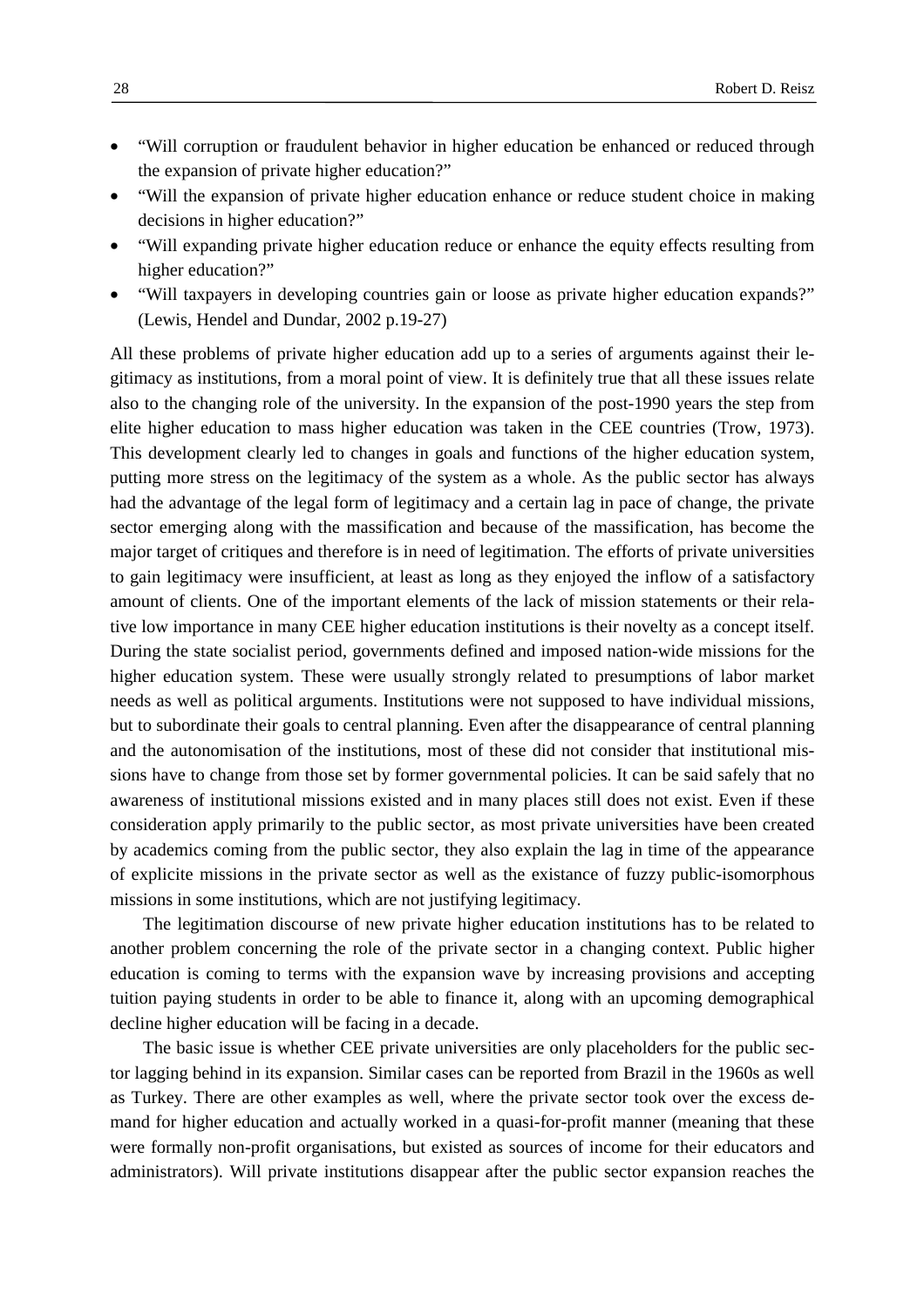required level? In Brazil and Turkey they survived until now, the state sector remaining underdeveloped. In the Brazilian case the state simply accepted the growth of the private sector as a good way of accommodating educational growth without state investment. The Brazilian state still does not finance private institutions, which enroll two thirds of the countries entire student population.

Should private universities look for a new "raison d`être" or new markets? The need for "more" education will evidently decrease as a demographic recession is expected according to birth rates. In ten years time the population of potential students (who are now approximately 8 years old) will be much lower than currently in most of the CEE countries.

In such a context the process of legitimation has to be connected to the finding of missions and discourses that would justify the existence of private higher education after the expansion wave will have receeded. Let us try to construct a typology of mission-legitimation discourses that can actually be found currently in CEE higher education. It is obvious that in some cases these legitimation discourses are related to the ideal types presented in the present paper. Still, we have to pay attention to the fact that more often than not, the objective elements taken into consideration for the ideal types (funding, control, size, disciplinary spectrum) do not discriminate in the same groups like these discoursive strategies. Whereas regional private universities are both an ideal type as well as a legitimation strategy, the legitimation strategy of confessional higher education includes many more institutions than the confesional higher education ideal type, while the foundation institution ideal type can generally have any form of legitimation discourse.

- **Confessional higher education.** In addition to the old confessional higher education institutions, new institutions formally related to the church also have appeared. These institutions are related to the Catholic, Protestant or Neo-protestant denominations. Also institutions, which present a religion-influenced rhetoric and mission without formally being related to a religious organisation (e.g. the Dimitrie Cantemir Christian University in Romania) exist.
- **"International" higher education institutions.** Many of the new private higher education establishments in Bulgaria, Poland, Romania etc. include in their names "international", "European" or clearer references like "American", "German", etc. These institutions seek to legitimise their programms, mainly in economics, business and law in relation to external, mostly American models of business and law schools. They often import curricula, sometimes even lecturers. An interesting mix of the first two strategies is the International Christian University in Kiev.
- **Regional higher education institutions,** as we have already mentioned, are a particular type of institution from financial and organisational points of view. It should be noted that their status as institutions of regional interest also legitimises them and provides a clear mission statement. Regional institutions can depend upon cost-effectiveness calculations from prospective students and parents who have to balance tuition costs at home with living expenses and possibly tuition costs at a larger institution in another city.
- **Diversity institutions,** have had a certain market niche at the beginning of the 1990s. The first new private university in the region, according to our knowledge, was the Ecological University in Bucharest that started for-profit higher education in 1990 on such grounds. The trend was followed by other institutions with an ecological mission, which were appearing and eventually disappearing in the following decade.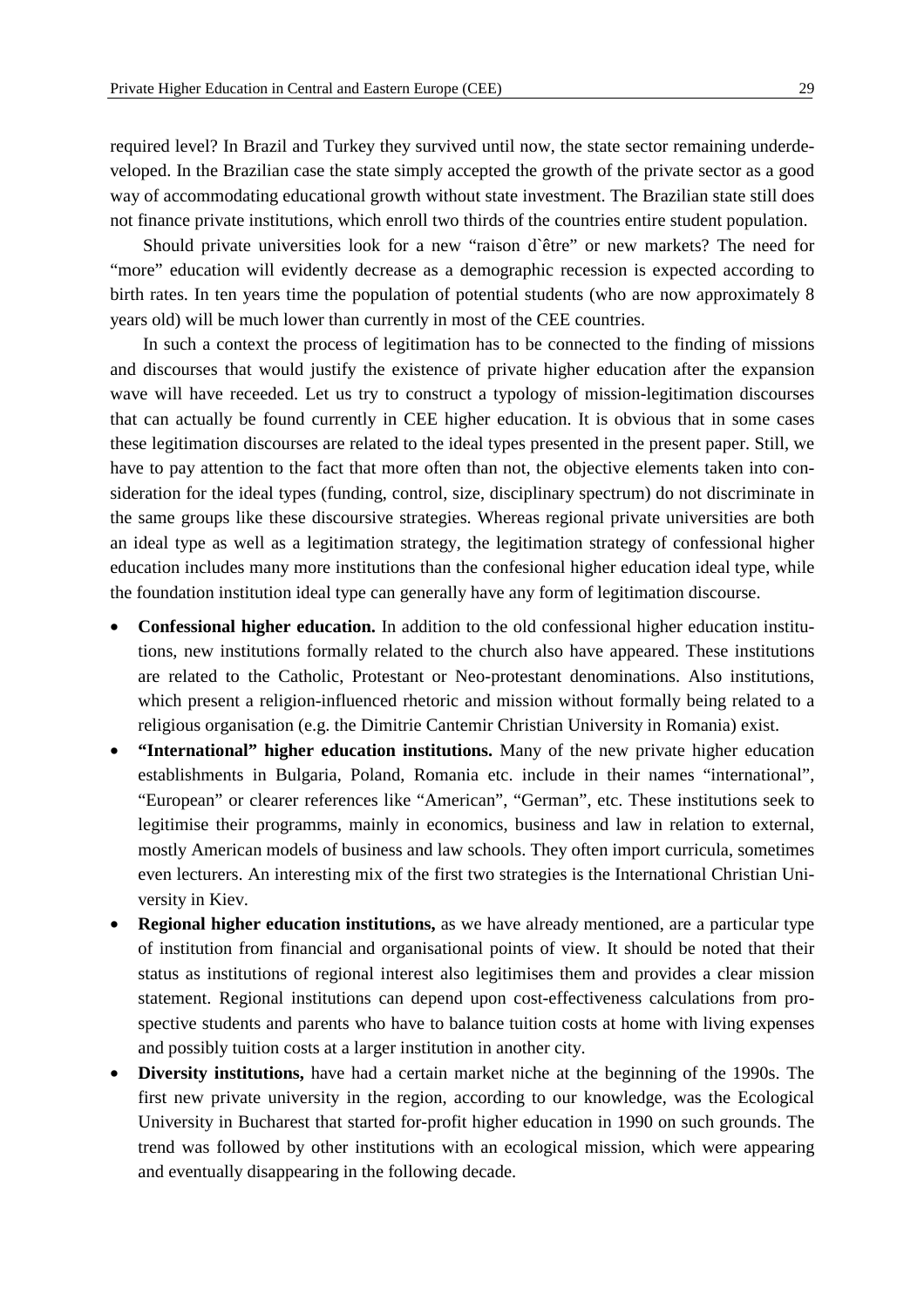- **Institutions owned by enterprises,** have generally tried to gain legitimacy from the image of the founding institution and sustain missions related to the profile of the founder. The typical example is the Gabor Denes College in Hungary founded by the national Computer Science Institute that also offered courses, although not in degree programmes during the state socialist period in collaboration with foundations and enterprises (the LSI Education Center, the "Mikroelektronika Alkalmazásának Kultúrájáért" Foundation and SZÁMALK RT. OKK). Similar cases are the Media University owned by Romania´s top media group MediaPro, or the Romanian Banking Institute founded by the Romanian National Bank and the Romanian Association of Banks, but formally a private (foundation) university. The legitimacy of these institutions is constructed as an outcome of the legitimacy of its founders in their respective domains of activity. Their disciplinary range is also related to the profile of the founder. It should be added that in none of the cases of our knowledge did the founding organization financially support the higher education institution beyond its creation.
- **Public-isomorphous institutions,** are institutions that basically argue to be no different from public universities.

Most of the private higher education institutions in CEE countries with a larger sectoral enrolment currently do not seem to have a distinctive mission-legitimacy discourse, as they belong in the latter of our categories. Most private universities in Romania, the Ukraine, etc. concentrate their image-making strategies on isomorphism in the "new institutional" sense. Levy (1999) finds all following three forms of isomorphism equally important and present in the relationship between public and private sectors: coercive, mimetic and normative. All these isomorphisms can be found in the CEE countries, all in private universities copying public institutions. The isomorphous relationships that represent the basis of legitimacy discourses are typically mimetic isomorphisms.

An important element of the legitimacy discourses is its setting in an internal/external framework. Universities have, according to Trow (1975), a "public life", relating them to government, potential clients, etc. as well as a "private life", the actual teaching/learning/research/ administration conglomerate. While legitimacy discourses are part of the "public life" of the university, these could be undermined by the "private life" of the institutions or by the existing perception of this "private life". While mission-legitimacy discourses are important in the gaining of acceptance, in the case of the CEE private higher education institutions a discrepancy between discourse and practice is obviously often suspected.

Another strand of arguments against private higher education, next to their illegitimacy as universities, is their indifference to **democratic** procedures. It would inevitably stretch beyond the scope of the present paper to argue upon the definition of democracy. We hope that our arguments below will implicitely cover the generally accepted term of liberal representative democracy. Let us first enumerate the basic reasons for which private higher education is often labelled as "undemocratic":

- It is less accountable to the democratic government than public institutions.
- It restricts access to education by extra-academic, financial means.
- It is often led by externally appointed rather than internally elected presidents.
- It is subject to non-democratic influence, especially to business influence.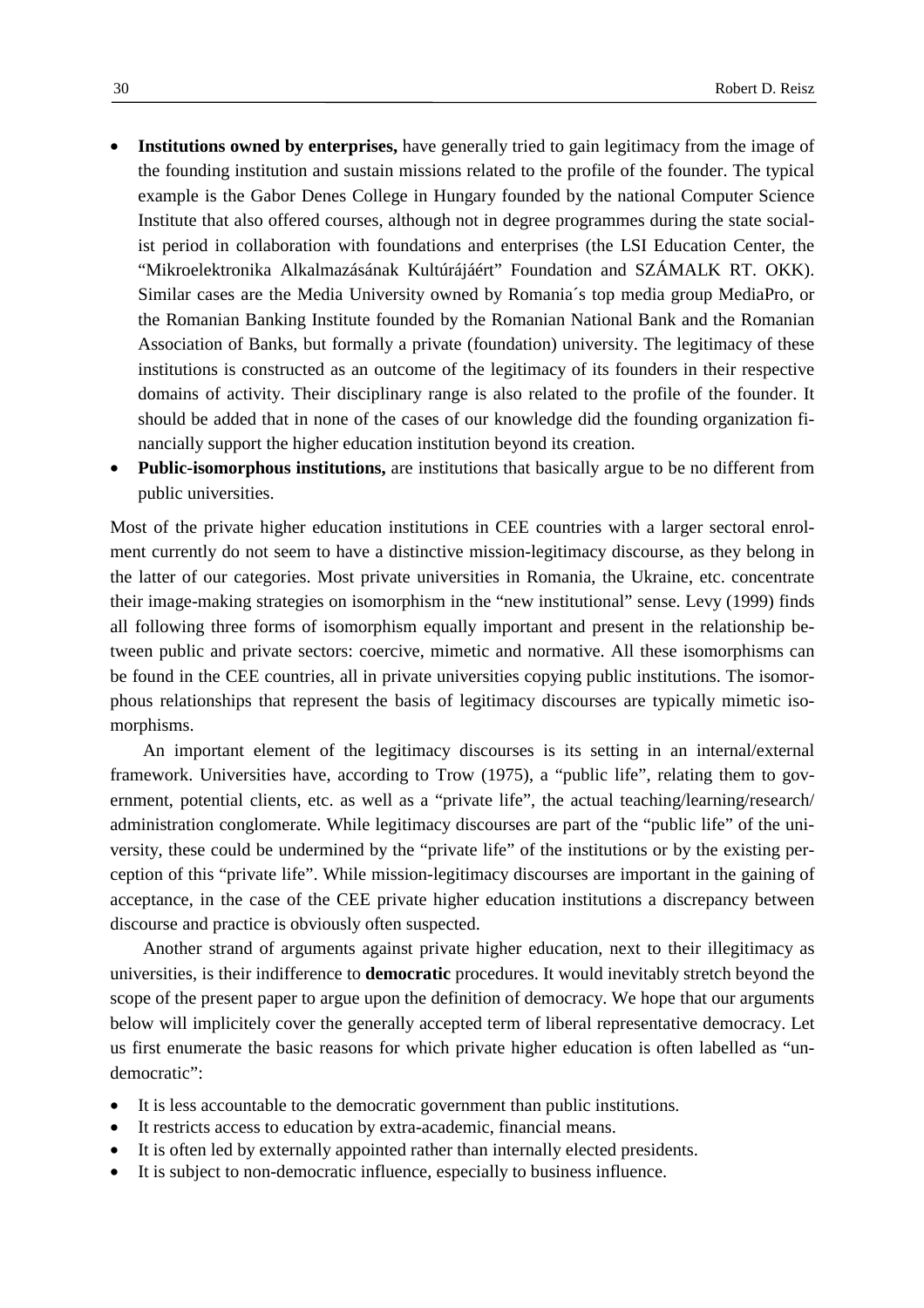**The first of these arguments** has to be related to the prevailing patriarchal function of the state in Eastern Europe and especially in the former Soviet states. While the newly democratic states have gained increased legitimacy through democratic elections, they reinforced their position as supreme holders of the public good. It should nevertheless be accepted that while public institutions accept to be accountable to democratically elected authorities, private institutions are typically accountable only to their owners and clients. As long as higher education is stricly considered a "private good" this may be sufficient. Still, the character of higher education as "public good" can, even if understated, not be neglected. This line of argumentation asks for accountability of private institutions to public authorities and considers as undemocratic those not willing to do so. In all CEE countries accreditation and evaluation procedures are introduced in response to this. Still, much is open to debate, as a major difference between accountability and accreditation as concepts is the emphasis of accountability on societal needs (Woodhouse, 1999), an issue that generally lies beyond the scope of accreditation. According to Woodhouse, accreditation evaluates if an institution qualifies for a certain status. Is the institution fit (good enough) to be approved and admitted to a category? Accountability also focuses on particular concerns and priorities of constituencies that have vested interest in the performance of an institution (Lewis et al., 2002). Governments want, and need to be assured that private higher education institutions address broad societal needs by producing needed graduates. This point of view typically continues the pre-1989 rationale of higher education in CEE as catering for the labour market, all possible serendipity being left apart. It is than to be noted that while the lack of accountability of private higher education can be viewed as undemocratic in a certain context, the concern for this lack of accountability is mainly based on a corporatist model of higher education systems and a continuation of centralist practices, that along with the rejection of diversity are to a certain extent not democratic in itself.

**The second argument** concerns the funding of private universities. Tuition fees have always been and probably will always be issues of major controversy since the emergence of public education. Keeping education free of charge was one of the major political decisions of all real socialist governments and it is also an important element in the social-democrat educational policies in Western Europe. In some countries free education is a constitutional provision (Romania), while in others one of the major election promises (Russia). The modernisation of higher education, its expansion and massification, as well as the concept of education as a "citizens' right" (Stock, 2002) has led to consider educational charges as immoral and undemocratic. The major argument in this respect relates to education as a right. If any citizen has the right to education, access to higher education should not be restricted by other factors than ability. The problem of tuition fees in public as well as in private higher education has led to different conflictual situations in Hungary, Romania, Russia, the Ukraine, and other countries. We should mention here at least the Hungarian case, where generalised tuition fees were introduced in 1996, only to be retracted in a few month time along with the change of government.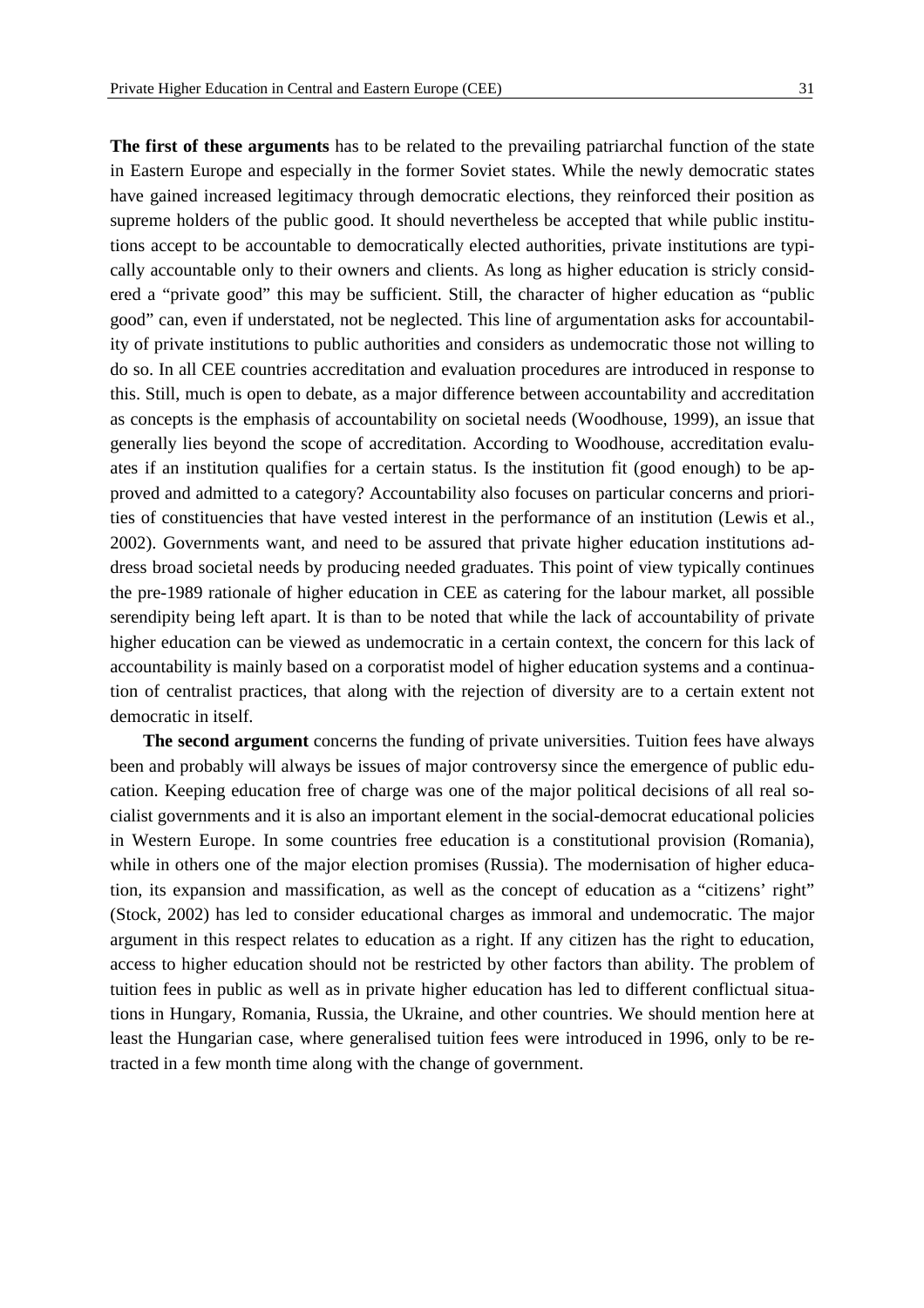**The third and fourth arguments** have to be related to a traditional image of higher education institutions as collegial communities where a kind of a direct democracy exists and where external influences are few and restricted to the national steering bodies. According to one of the major works on academic organisation (Clark, 1983), four ideal types of academic governance can be distinguished, namely:

- a collegial model
- a professional model
- a managerial model
- a political model

What is generally viewed as an undemocratic and also non-academic form of governance of private higher education institutions is more or less equivalent to the so-called managerial model of governance. This is nevertheless not only characteristic for private higher education institutions. It is generally considered to be of increasing importance and share, throughout higher education systems in the world, as higher education institutions diversify their financial sources and have to be more sensitive to market signals and to be economically more efficient.

While it is possible that among private higher education institutions the managerial model is more widely spread than among public institutions, this model is not restricted to the private institutions and the image of the university as a democratically led institution is not supported by empirical evidence.

# **6. Final Comments**

This paper should be viewed as an introductory discussion and presentation of preliminary data. It tries to highlight some of the problems that appear in the context of an empirical study of private higher education institutions in CEE. We have begun by investigating the problems of defining private higher education as well as the rationales for its existence. Issues of public policy for private higher education in CEE have to be related to the major problems these institutions face. Two directions have been investigated more closely: the problem of academic legitimacy and that of the democratic character of these institutions, arguments being taken from CEE as well as other regions that face somewhat similar problems.

As our work on public policy for private higher education is still in progress, we consider that presenting conclusions would be premature at the present point of the research. Nonetheless, the urgency of investigating private higher education as a topic of increasing significance for Eastern as well as Western Europe should have become clear.

Private higher education became an important issue in the CEE area starting in the 1990s. It should be noted that the EU countries are also becoming more and more aware of and sensitive to the problems of private alternatives to higher education. The GATS negotiations with the WTO are progressing and higher education is one of the potential subjects of the GATS agreements. Most national higher education systems of the EU countries include marginal private sectors. The EU countries are unlikely to be able to resist the pressure to include higher education into the list of internationally marketable services. Eventually, they will have to accept a certain degree of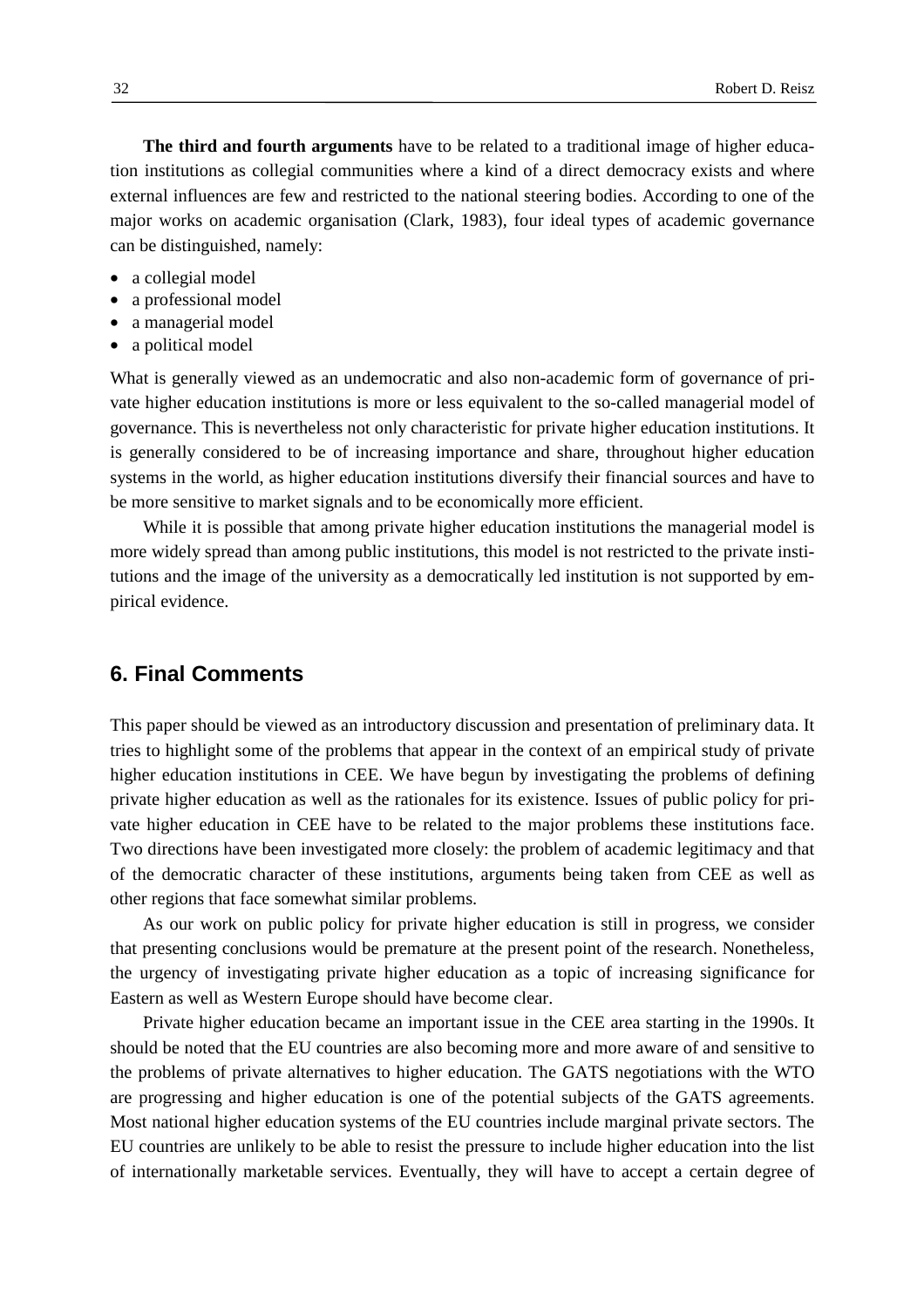internationalisation of their higher education sectors, including the appearance of international providers, along with the already promoted appearance of international clients of higher education.

Along with the globalisation trend, and related to it, another important controversy influences the recent interest in the privatisation of higher education. The shift from seeing higher education as a public good and a civic right to it being considered an individual commodity logically leads to both, increased private financing of higher education as well as acceptance of private control over the provision of higher education. Both external privatisation, by appearance of private institutions, as well as internal privatisation, by an increase of private funding of and control over existing institutions, become rational developments, resulting from the decision that individual benefits from higher education are much easier to calculate and to prove than its social benefits. Public higher education has been already considered to represent a subsidising of the rich by the poor, as it is funded by state budget but acts as a form of reproduction of the social capital, the lower levels of society being generally underrepresented as clients of higher education. All this adds up to encourage governments to accept and even promote private higher education.

# **References**

Aldrich, H. (1999). Organizations evolving. Thousand Oaks, CA: Sage.

- Altbach, P. G. (1999). Private Prometheus: Private higher education and development in the 21<sup>st</sup> Century. Westport, CT: Greenwood Press Group.
- Altbach, P. G. (2002). Knowledge and education as international commodities: The collapse of the common good. In: International Higher Education, Summer 2002.
- Clark, B. R. (1983). The higher education system: Academic organization in cross-national perspective. Los Angeles, CA: California University Press.
- Dogan, M.; Pellassy, D. (1990). How to compare nations: Strategies in comparative politics. Chatham, NJ: Chatham House Publishers.
- Dowling, J., Pfeffer, J. (1975). Organizational legitimacy: Social values and organizational behavior. In: Pacific Sociological Review, 18: 122-136.
- Drahos, P. (1992). Magyarorzag (Hungary). In: Educatio 1 (2): 284-300.
- Feiock R. C.; Carr, J. (1998). A quasi-market theory of economic development competition. Paper presented at the annual APSA meeting, Boston.
- Geiger, R. L. (1986). Finance and function: Voluntary support and diversity in American private higher education. In: D. C. Levy (ed.), Private education. Studies in choice and public policy. Yale studies in nonprofit organisations. Oxford: Oxford University Press.
- Geiger, R. L. (1988). Public and private sectors in higher education: A comparison of international patterns. Higher Education, 17.
- Kwiek, M. (2002). Project description. Public policy for private higher education. Manuscript available at HOF Wittenberg.
- Le Grand, J. (2001). The quasi-market experiments in public service delivery: Did they work? Department of Social Policy: London School of Economics.
- Levy, D. C. (1979). The private-public question in higher education: Distinction or extintion? Higher Education Research Group. New Haven, CT: Yale University Press.
- Levy, D. C. (ed.) (1986). Private Education: Studies in choice and public policy. Yale Studies in Nonprofit Organisations. Oxford, Oxford University Press.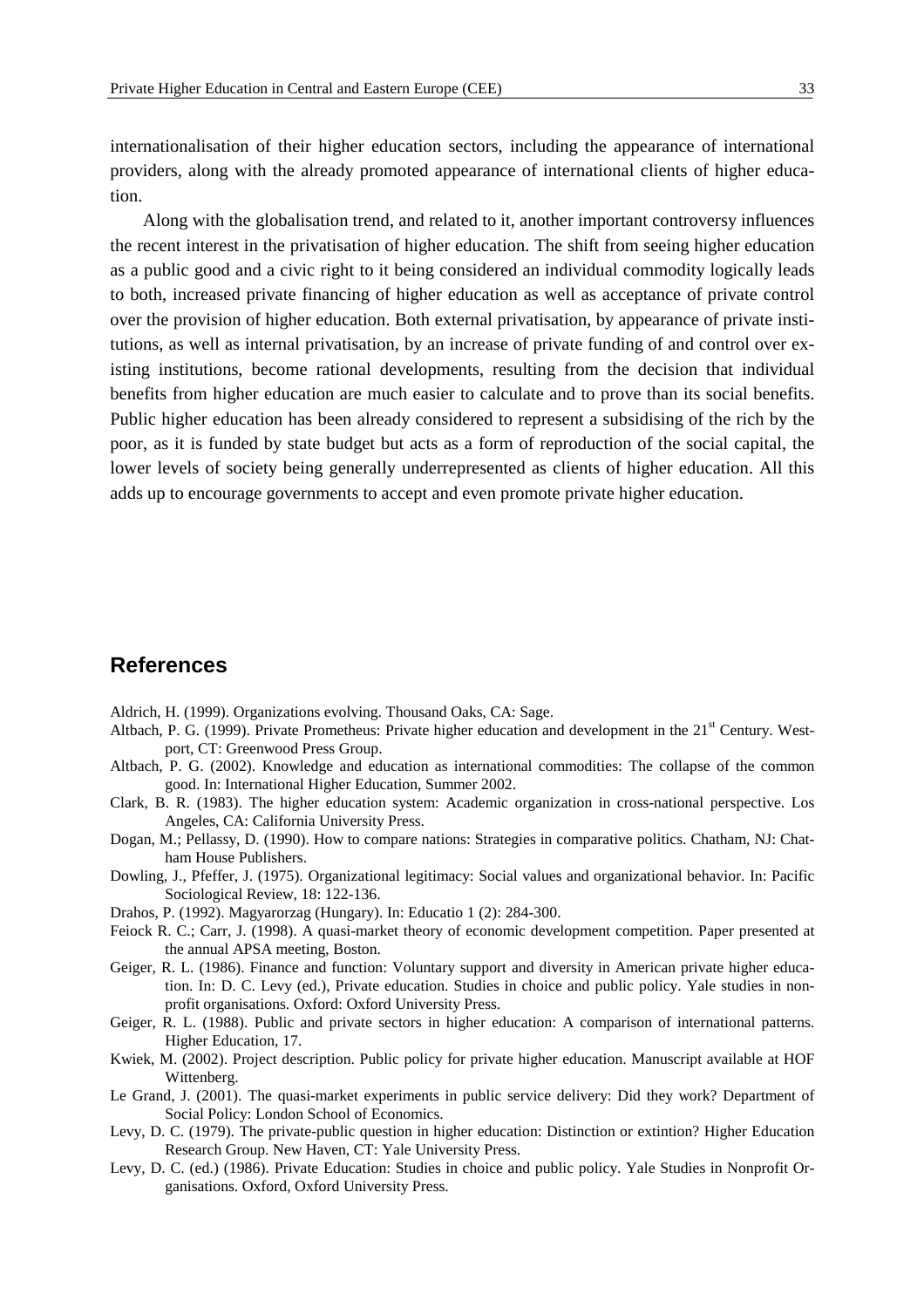- Levy, D. C. (1999). When private higher education does not bring organizational diversity: Argentina, China and Hungary. In: P. G. Altbach (ed.) Private Prometheus: Private higher education and development in the  $21<sup>st</sup>$  century. Westport, Conn.: Greenwood Publishing Co.
- Levy, D. C. (2002). Unanticipated development: Perspectives on private higher educations emerging roles, Program for Reseach On Private Higher Education (PROPHE). Available online: http://www.albany.edu/~prophe/
- Lewis, D. R.; Hendel, D. D.; Dundar, H. (2002). Wither private higher education in transition. Paper presented at the EAIR Forum, Prague, September 9th 2002.
- Mazza, C. (1999). Claim, intent, and persuasion :Organizational legitimacy and the rhetoric of corporate mission statements. Boston, MA : Kluwer Academic Publishers.
- Nagy-Darvas, J.; Darvas, P. (1999). Private higher education in Hungary. In: P. G. Altbach (ed.) Private Prometheus: Private higher education and development in the 21<sup>st</sup> century. Westport, Conn.: Greenwood Publishing Co.
- Nicolescu, L. (2002). Reforming higher education in Romania. European Journal of Education 37 (1): 91-100.
- Over, A. (1995). Ucrainian higher education. A report. Manuscript.
- Pasternack, P. (1998). Effizienz, Effektivität & Legitimität. Arbeitsbericht 4´98, HOF Wittenberg.
- Pellert, A. (1999). Die Universität als Organisation. Die Kunst Experten zu managen. Wien: Böhlau.
- Reisz, R. D. (1992). Romania. In: Educatio 1 (2): 300-309.
- Reisz, R. D. (1997b). Private higher education in Romania. A second look. Tertiary Education and Management, 3, (1): 36-43.
- Sadlak, J. (1994). The emergence of a diversified system. The state/private predicament in transforming higher education in Romania. European Journal of Education, 29 (1): 13-23.
- Sapatoru, D. (2001). Higher education choices in Romania: Public or private? Ph.D. Thesis, Stanford University School of Education.
- Scott, P. (1995). Meanings of mass higher education. Buckingham; Bristol, PA: Society for Research into Higher Education & Open Univ. Press.
- Scott, P. (2000). Higher Education in Central and Eastern Europe: An Analytical Report. In: Ten years after and looking ahead: A review of the transformations of higher education in Central and Eastern Europe. Studies in Higher Education. Bucarest: CEPES.
- Scott, W. R. (1995). Institutions and organizations. Thousand Oaks, CA: Sage.
- Setenyi, J. (1992). Maganfelsooktatas es privatizacio. (Private higher education and privatization.) In: Educatio 1 (2): 283-284.
- Slantcheva, S. (2001). Private higher education in Bulgaria and its role in providing alternative educational opportunities. Paper presented at the EAIR Forum, Porto.
- Suddaby, R. R. (2002). Rhetorical strategies of legitimacy: Vocabularies of motive and new organizational forms. Paper presented at the  $18<sup>th</sup>$  EGOS Colloquium, Barcelona, Spain, July 5-7<sup>th</sup>.
- Suchman, M. C. (1995). Managing legitimacy: Strategic and institutional approaches. Academy of Management Review, 20 (3): 571-611.
- Teichmann, C. (2001). Die Entwicklung der russischen Hochschulen zwischen Krisenmanagement und Reformen. Arbeitsberichte 4´01 HOF Wittenberg.
- Teixeira, P.; Amaral, A. (2002). Private higher education and diversity. An exploratory survey. CIPES, University of Porto.
- Tilak, J. B. G. (1999). Emerging trends and evolving public policies in India. In: P. G. Altbach (ed.), Private Prometheus: Private higher education and development in the 21<sup>st</sup> century, Westport, Conn: Greenwood Publishing Co.
- Trow, M. A. (1973). Problems in the transition from elite to mass higher education. Berkeley, CAs: Carnegie Commission on Higher Education.
- Trow, M. A. (1975). The public and private lives of higher education. *Daedalus* 113.
- Turner, G. (2001). Hochschule zwischen Vorstellung und Wirklichkeit. Berlin: Duncker & Humblot.
- Whitehead, J. S. (1977). The origins of the public-private distinction in American higher education: A story of accidental development. Higher Education Research Group. New Haven, CT: Yale University Press.
- Woodhouse, D. (1999). Quality and quality assurance. In: H. de Wit; J. Knight (eds.), Quality and internationalisation in higher education. Paris: OECD.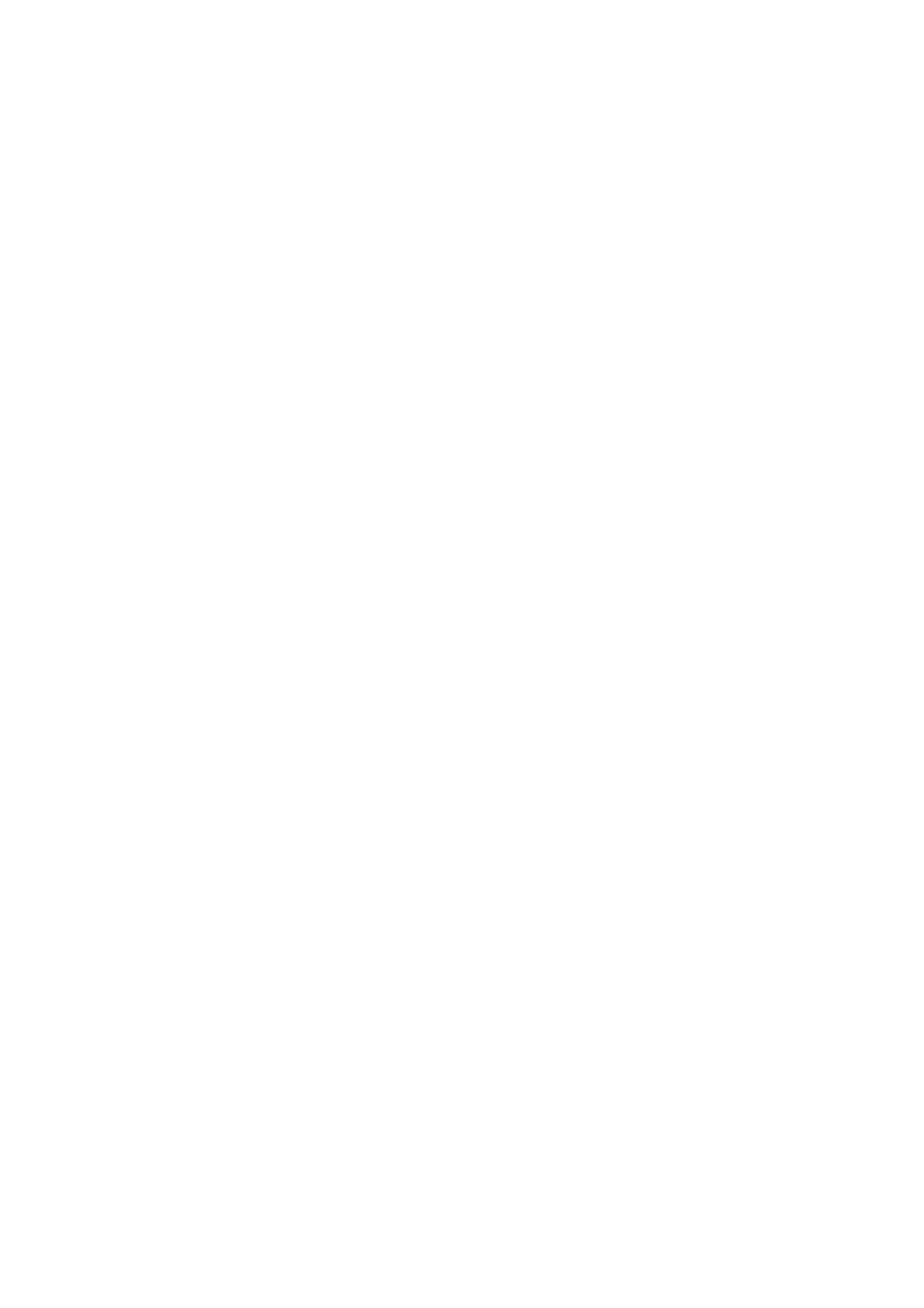#### Das Institut

HoF Wittenberg ist das einzige Institut, das in den ostdeutschen Bundesländern Forschung über Hochschulen betreibt. Daraus ergeben sich besondere Projekt- und Anwendungsbezüge; gleichwohl beschränkt sich das Institut nicht auf die Untersuchung regionaler Entwicklungen.

1996 gegründet, knüpft HoF Wittenberg an eine Vorgängereinrichtung an: Die "Projektgruppe Hochschulforschung Berlin-Karlshorst" hatte von 1991 bis 1996 die Neustrukturierung des ostdeutschen Hochschulwesens analysierend und dokumentierend begleitet.

Das Institut für Hochschulforschung Wittenberg wird gemeinsam vom Bund und vom Land Sachsen-Anhalt getragen. Es ist als An-Institut der Martin-Luther-Universität Halle-Wittenberg assoziiert.

Am HoF arbeiten derzeit zwölf Wissenschaftler(innen), unterstützt von drei Bibliothekarinnen und zwei Verwaltungsangestellten. Geleitet wird das Institut von Prof. Dr. Reinhard Kreckel.

#### Das Programm

Im Mittelpunkt der Arbeit stehen handlungsfeldnahe Analysen der aktuellen Hochschulentwicklung. Hierzu erhebt HoF Wittenberg Daten, entwickelt theoretische Ansätze, stellt Informationen zur Verfügung, erarbeitet Prognosen, bietet Planungshilfen an und begleitet Hochschulreformprojekte. Das Institut betreibt sowohl Grundlagen- und historische Forschung als auch anwendungsorientierte Forschung sowie Projekte im Service- und Transfer-Bereich.

Vier Themenschwerpunkte strukturieren das Programm inhaltlich:

- Oualität,
- Steuerung,
- Transformation und
- Wissenschaftsinformation.

#### Die Projekte

Die laufenden Forschungsprojekte befassen sich mit:

- Studierwilligkeit und Studienverzicht
- Übergang von der Hochschule in den Beruf
- Hochschulen und lebenslanges Lernen
- Studiengangsentwicklung, gestufte Studienabschlüsse (Bachelor/Master)
- Gleichstellung, Frauenförderung und Gender Mainstreaming im Hochschulbereich
- Budgetierung der Hochschulhaushalte
- Erfassung und Aufbereitung von Hochschulstrukturdaten
- Steuerung der Hochschulreform
- Organisationsreform an Hochschulen
- Qualität als Hochschulpolitik, Evaluation, Akkreditierung und Qualitätssicherung an Hochschulen
- Internationalisierung, Europäisierung und nationale Steuerungsmöglichkeiten der Hochschulsysteme
- Hochschulentwicklung in den mittel- und osteuropäischen Transformationsstaaten
- Hochschulgeschichte der DDR und des früheren **Ostblocks**
- DDR-Geschichte in den Lehrprogrammen deutscher Hochschulen
- Aufbau eines Informations-Dokumentations-System Hochschule/Hochschulforschung

#### Publikationen

HoF Wittenberg gibt beim Beltz Verlag Weinheim/Basel die Reihe *Wittenberger Hochschulforschung* heraus. Das Institut publiziert die Zeitschrift *die hochschule. journal für wissenschaft und bildung* (vormals *hochschule ost*). Ferner informiert der Instituts-Newsletter *HoF-Berichterstatter* zwei Mal im Jahr über die Arbeit am HoF. Projektergebnisse und Tagungsdokumentationen werden u.a. in den *HoF-Arbeitsberichten* veröffentlicht.

Viele der Publikationen können auch im Internet auf den Seiten des Instituts herunter geladen werden.

#### Wissenschaftsinformation

HoF Wittenberg verfügt über eine Spezialbibliothek mit etwa 50.000 Bänden und ca. 180 Zeitschriften. Die Neuerwerbungen konzentrieren sich auf die Kernbereiche der Hochschulforschung sowie Fragen der Hochschultransformation in Ostdeutschland und Osteuropa. Als Besonderheit existiert eine umfangreiche Sammlung zum DDR-Hochschulwesen und zu den Hochschulsystemen der osteuropäischen Staaten, die aus den Beständen des früheren Zentralinstituts für Hochschulbildung (ZHB/DDR) Berlin übernommen wurde. Alle Titel der Spezialbibliothek sind über Literaturdatenbanken recherchierbar.

Im Aufbau befindet sich ein integriertes Informations-Dokumentations-System zu Hochschule und Hochschulforschung, durch das künftig wissenschaftliche Erkenntnisse, laufende Projekte, Veranstaltungen sowie Institutionen, Experten und Links über das Internet rationell abgerufen werden können (URL: *http://ids.hof.uni-halle.de*). Das Projekt wird von der Volkswagenstiftung gefördert. An diesem Vorhaben sind zahlreiche Partner aus Hochschulen, hochschulforschenden Einrichtungen, Fachbibliotheken und Fachinformationseinrichtungen beteiligt.

#### Der Standort

Lutherstadt Wittenberg liegt im Osten Sachsen-Anhalts, zwischen Leipzig, Halle und Berlin. Die Ansiedlung des Instituts in Wittenberg steht im Zusammenhang mit der Neubelebung des Universitätsstandorts. 1502 wurde die "Leucorea", die Wittenberger Universität, gegründet. Nach mehr als 300 Jahren wurde 1817 durch die Vereinigung mit der Universität in Halle der Standort aufgegeben. In Anknüpfung an die historische "Leucorea" ist 1994 eine gleichnamige Universitätsstiftung errichtet worden. Deren Räumlichkeiten beherbergen neben HoF Wittenberg weitere sieben wissenschaftliche Einrichtungen.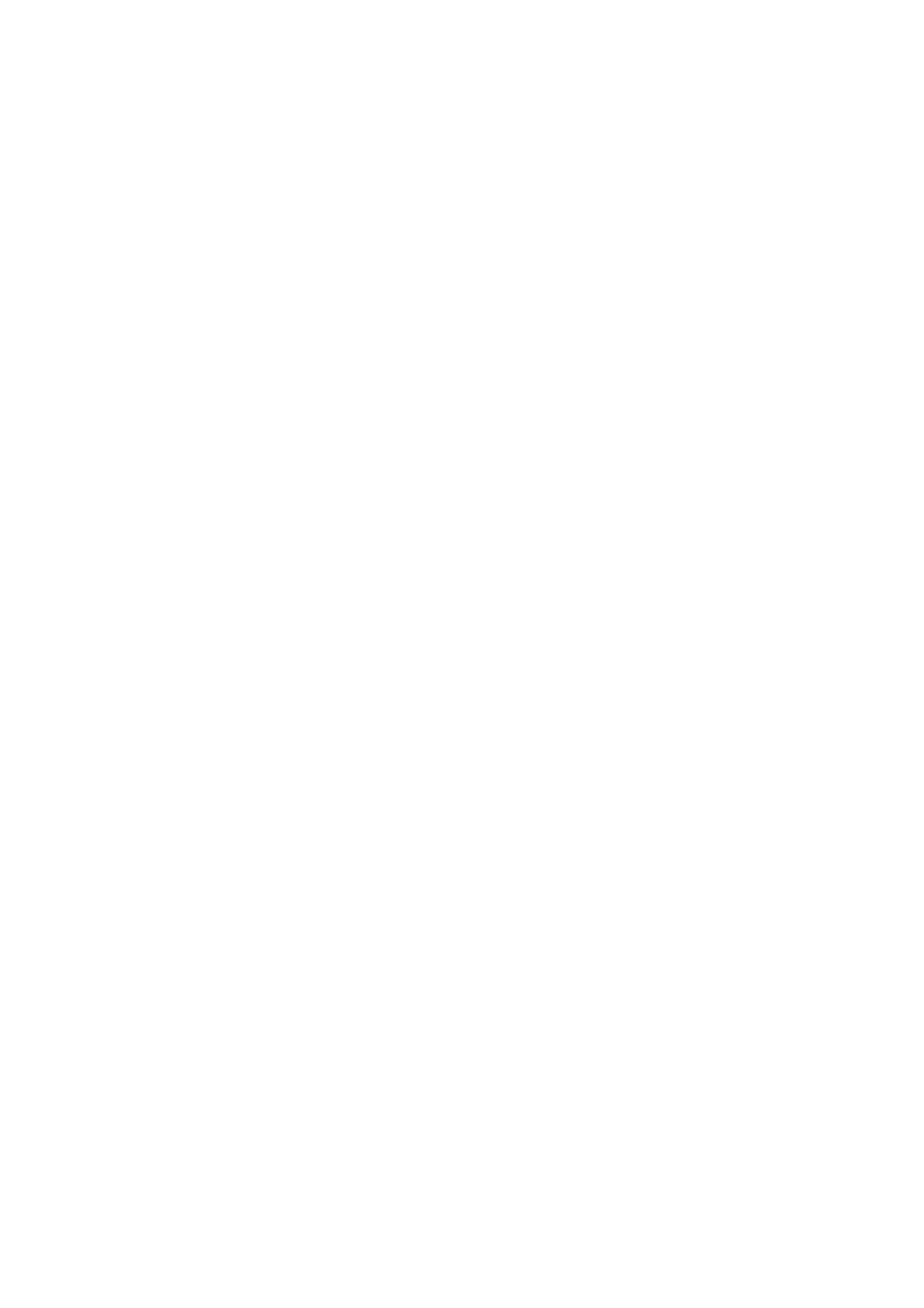- 1 '97: Jahn, Heidrun: *Duale Fachhochschulstudiengänge. Wissenschaftliche Begleitung eines Modellversuches*, 22 S.
- 2 '97: Lischka, Irene: *Gymnasiasten der neuen Bundesländer. Bildungsabsichten*, 33 S.
- 3 '97: Buck-Bechler, Gertraude: *Zur Arbeit mit Lehrberichten*, 17 S.
- 4 '97: Lischka, Irene: *Verbesserung der Voraussetzungen für die Studienwahl. Situation in der Bundesrepublik Deutschland*, 15 S.
- 5 '97: Burkhardt, Anke: *Stellen und Personalbestand an ostdeutschen Hochschulen 1995. Datenreport*, 49 S.
- 1 '98: Jahn, Heidrun: *Dualität curricular umsetzen. Erster Zwischenbericht aus der wissenschaftlichen Begleitung eines Modellversuches an den Fachhochschulen Magdeburg und Merseburg*, 40 S.
- 2 '98: Lewin, Dirk: *Die Fachhochschule der anderen Art. Konzeptrealisierung am Standort Stendal. Zustandsanalyse*, 44 S.
- 3 '98: Jahn, Heidrun: *Zur Einführung von Bachelor- und Masterstudiengängen in Deutschland. Sachstands- und Problemanalyse*, 38 S.
- 4 '98: Pasternack, Peer: *Effizienz, Effektivität & Legitimität. Die deutsche Hochschulreformdebatte am Ende der 90er Jahre*, 30 S.
- 5 '98: Lischka, Irene: *Entscheidung für höhere Bildung in Sachsen-Anhalt. Gutachten*, 43 S.
- 1 '99: Buck-Bechler, Gertraude: *Hochschule und Region. Königskinder oder Partner?*, 65 S.
- 2 '99: Pasternack, Peer: *Hochschule & Wissenschaft in Osteuropa. Annotierte Bibliographie der deutsch- und englischsprachigen selbständigen Veröffentlichungen 1990 - 1998 / Higher Education & Research in Eastern Europe. Annoteted Bibliography of Monographs and Contributed Works in German and English Language 1990 - 1998*, 81 S., ISBN 3-9806701-0-4, DM  $25. - .$
- 3 '99: Lewin, Dirk: *Auswahlgespräche an der Fachhochschule Altmark. Empirische Untersuchung eines innovativen Gestaltungselements,* 61 S.
- 4 '99: Jahn, Heidrun: *Berufsrelevanter Qualifikationserwerb in Hochschule und Betrieb. Zweiter Zwischenbericht aus der wissenschaftlichen Begleitung dualer Studiengangsentwicklung,* 35 S.
- 5 '99: Lischka, Irene: *Studierwilligkeit und Arbeitsmarkt. Ergebnisse einer Befragung von Gymnasiasten in Sachsen-Anhalt*, 104 S.
- 6 '99: Jahn, Heidrun / Kreckel, Reinhard: *Bachelor- und Masterstudiengänge in Geschichte, Politikwissenschaft und Soziologie. International vergleichende Studie*, 72 S.
- 7 '99: Alesi, Bettina: *Lebenslanges Lernen und Hochschulen in Deutschland. Literaturbericht und annotierte Bibliographie (1990 – 1999) zur Entwicklung und aktuellen Situation.* In Kooperation mit Barbara M. Kehm und Irene Lischka, 67 S., ISBN 3- 9806701-1-2, DM 15,-.
- 1 '00: Jahn, Heidrun: *Bachelor und Master in der Erprobungsphase. Chancen, Probleme, fachspezifische Lösungen*, 65 S.
- 2 '00: Anke Burkhardt: *Militär- und Polizeihochschulen in der DDR. Wissenschaftliche Dokumentation*, 182 S., ISBN 3-9806701- 2-0, DM 25,-.
- 3'00: Dirk Lewin: *Studieren in Stendal. Untersuchung eines innovativen Konzepts. Zweiter Zwischenbericht*, 127 S.
- 4'00: Kultusministerium des Landes Sachsen-Anhalt / HoF Wittenberg (Hrsg.): *Ingenieurausbildung der Zukunft unter Berücksichtigung der Länderbeziehungen zu den Staaten Mittel- und Osteuropas. Dokumentation eines Workshops am 09./10. Mai 2000 in Lutherstadt Wittenberg*, 83 S., ISBN 3-9806701-3-9, DM 15,-.
- 5'00 Lischka, Irene*: Lebenslanges Lernen und Hochschulbildung. Zur Situation an ausgewählten Universitäten*, 75 S.
- 1'01 Pasternack, Peer: *Wissenschaft und Höhere Bildung in Wittenberg 1945 – 1994*, 45 S.
- 2'01 Olbertz, Jan-Hendrik/Otto, Hans-Uwe (Hg.): *Qualität von Bildung*. *Vier Perspektiven,* 127 S., ISBN 3-9806701-4-7, DM  $10.-$
- 3'01 Jahn, Heidrun: *Duale Studiengänge an Fachhochschulen*. *Abschlussbericht der wissenschaftlichen Begleitung eines Modellversuchs an den Fachhochschulen Magdeburg und Merseburg*, 58 S.
- 4'01 Teichmann, Christine*: Die Entwicklung der russischen Hochschulen zwischen Krisenmanagement und Reformen. Aktuelle Trends einer Hochschulreform unter den Bedingungen der Transformation*, 51 S.
- 5'01 Pasternack, Peer: *Gelehrte DDR. Die DDR als Gegenstand der Lehre an deutschen Universitäten 1990 – 2000*. Unter Mitarbeit von Anne Glück, Jens Hüttmann, Dirk Lewin, Simone Schmid und Katia Schulze, 131 S., ISBN 3-9806701-5-5, DM 10,-/€ 5,-